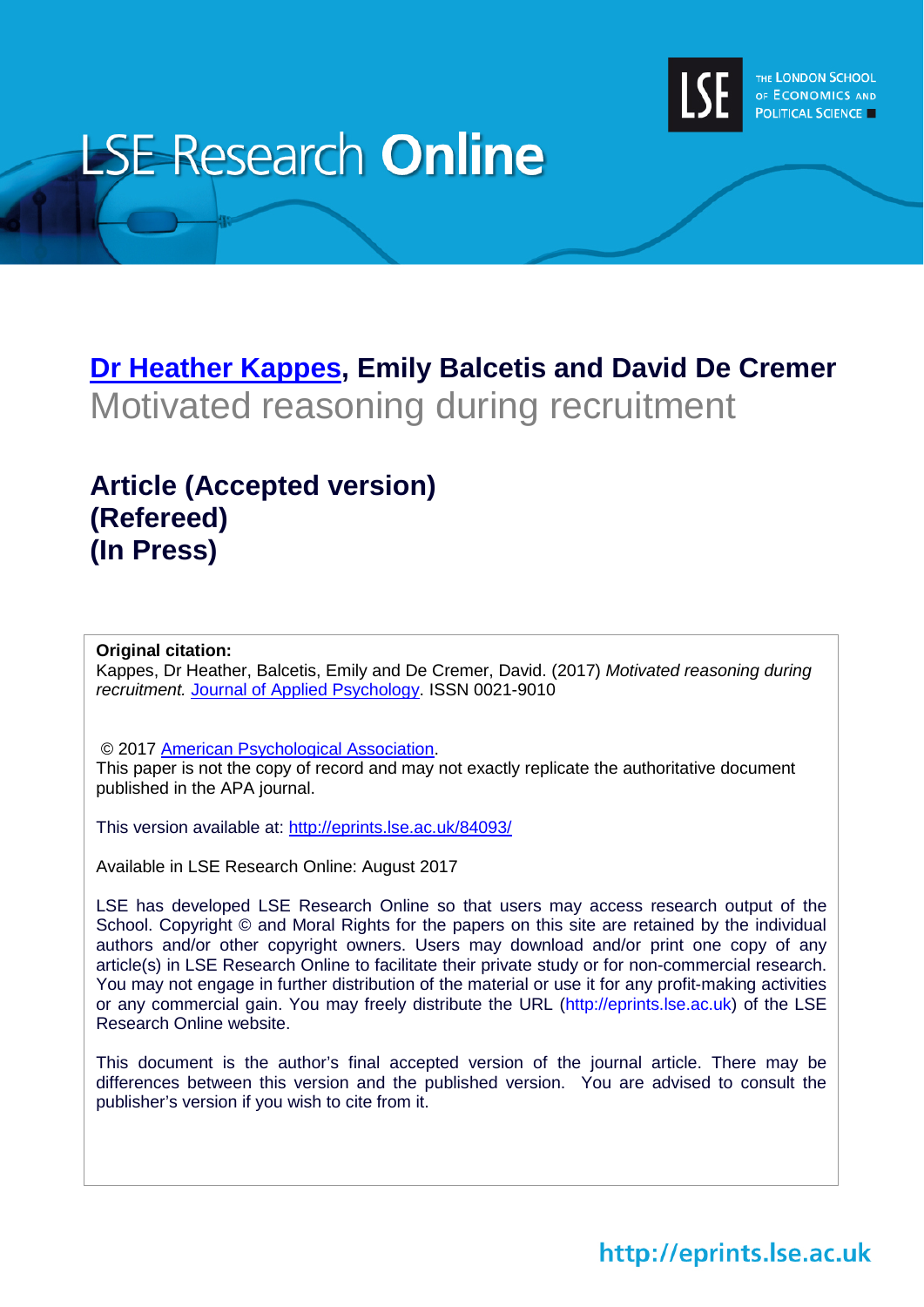#### **Motivated Reasoning during Recruitment**

Heather Barry Kappes (corresponding author)

London School of Economics and Political Science, Management Department, Houghton Street,

WC2A 2AE London UK, [H.Kappes@lse.ac.uk](mailto:H.Kappes@lse.ac.uk)

Emily Balcetis

New York University, Department of Psychology, 6 Washington Place, New York NY 10003

USA, [emilybalcetis@nyu.edu](mailto:emilybalcetis@nyu.edu)

David De Cremer

Cambridge University, Cambridge Judge Business School

Trumpington St, Cambridge CB2 1AG UK, [d.decremer@jbs.cam.ac.uk](mailto:d.decremer@jbs.cam.ac.uk)

#### Author Note

Conduct of this research and preparation of this article was facilitated by funding from the London School of Economics and Political Science to Heather Kappes. We are grateful to members of the SPAM Lab at NYU and the Behavioural Science Paper Club at the LSE for comments on this line of research, and thank Wenjie Han and Ariel Rosario for their help conducting these studies.

Address correspondence to: Heather Barry Kappes Department of Management, London School of Economics and Political Science Houghton Street WC2A 2AE London +44(0)20 7107 5418 [H.Kappes@lse.ac.uk](mailto:H.Kappes@lse.ac.uk)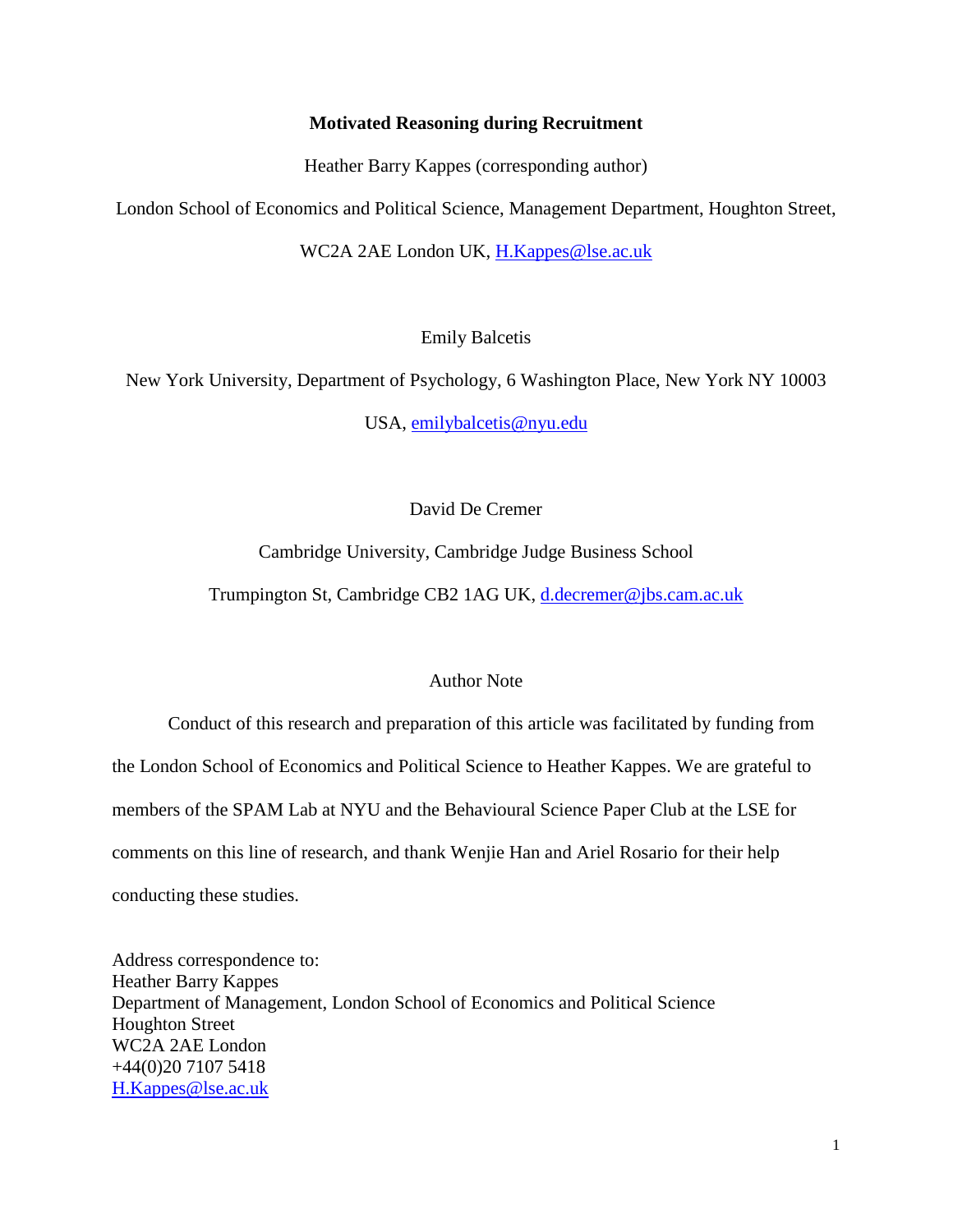#### Abstract

This research shows how job postings can lead job candidates to see themselves as particularly deserving of hiring and high salary. We propose that these entitlement beliefs entail both personal motivations to see oneself as deserving and the ability to justify those motivated judgments. Accordingly, we predict that people feel more deserving when qualifications for a job are vague and thus amenable to motivated reasoning, whereby people use information selectively to reach a desired conclusion. We tested this hypothesis with a two-phase experiment  $(N = 892)$ using materials drawn from real online job postings. In the first phase of the experiment, participants believed themselves to be more deserving of hiring and deserving of higher pay after reading postings composed of vaguer types of qualifications. In the second phase, yoked observers believed that participants were less entitled overall, but did not selectively discount endorsement of vaguer qualifications, suggesting they were unaware of this effect. A follow-up pre-registered experiment ( $N = 905$ ) using postings with mixed qualification types replicated the effect of including more vague qualifications on participants' entitlement beliefs. Entitlement beliefs are widely seen as problematic for recruitment and retention, and these results suggest that reducing the inclusion of vague qualifications in job postings would dampen the emergence of these beliefs in applicants, albeit at the cost of decreasing application rates and lowering applicants' confidence.

Keywords: Entitlement; deservingness; motivated reasoning; recruitment practice; selection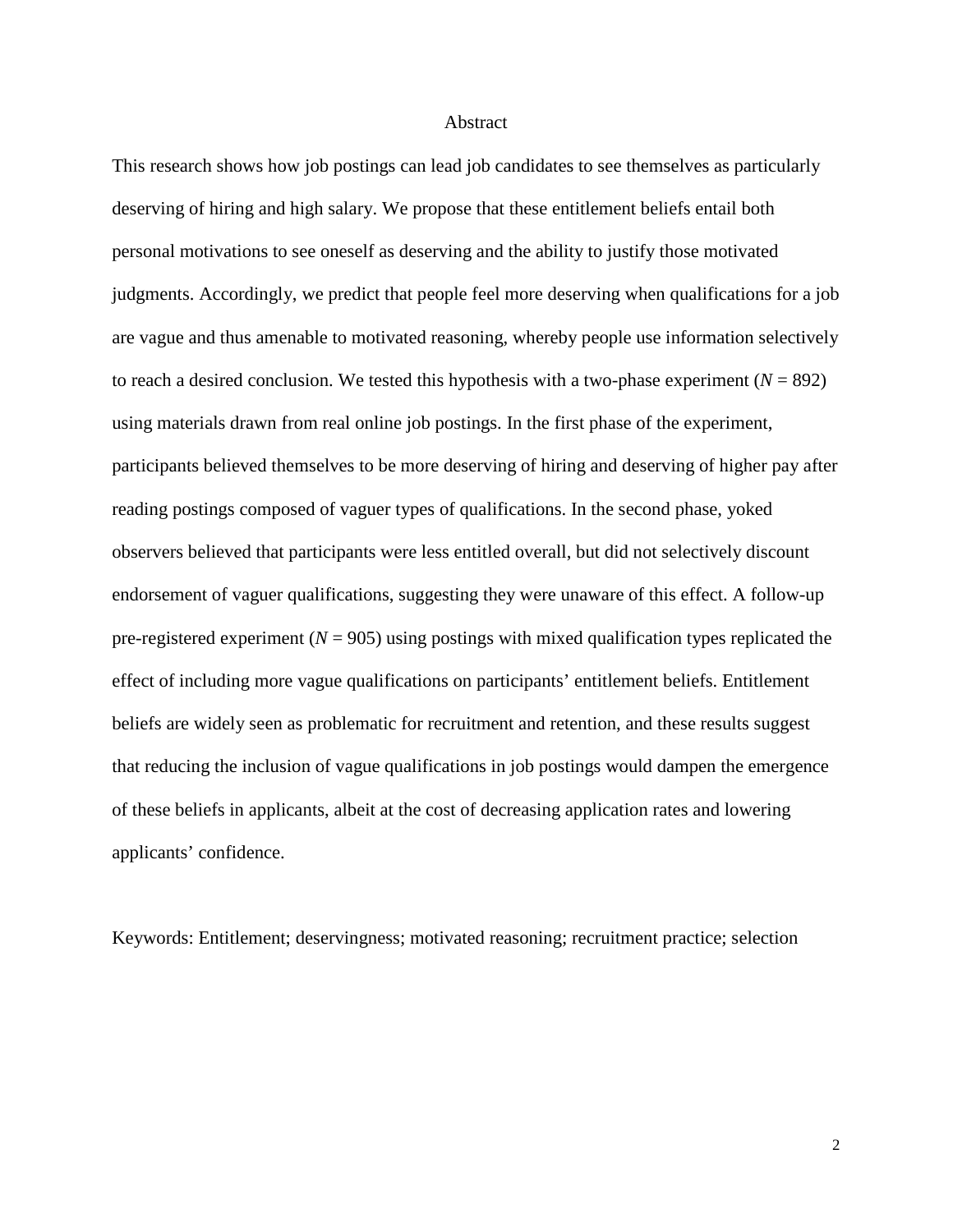#### Motivated Reasoning during Recruitment

To build a strong workforce, companies must recruit and retain qualified employees. Researchers note that these tasks are difficult given increasing concerns about *entitlement* beliefs; workers see themselves as deserving unrealistically high pay or other resources (Harvey & Dasborough, 2015; Jordan, Ramsay, & Westerlaken, 2016; Twenge, 2006). Such concerns have also garnered attention in the popular press. As a post in *The New York Times* "You're the Boss" blog noted, "The notion that some employees seem to think they are owed something just for showing up is a difficult pill to swallow…" (Mueller, 2012). These beliefs would be consistent with the legal understanding of entitlement, whereby outcomes are prescribed by formal or normative rights and are not contingent on one's actions. However, they are not consistent with typical hiring and compensation practices, usually featuring outcomes contingent on contributions and achievements. Employees' entitlement beliefs thus pose major problems for managers (Fisk, 2010) and warrant investigation of the sources of these beliefs.

Although discussions of entitlement beliefs often center on millennials (Bisceglia, 2014; Twenge, 2006), some managers report equal or greater problems with entitlement beliefs in older employees (Mueller, 2012). Indeed, data suggest that millennials' sense of entitlement may not differ substantially from that of their older colleagues (Baird, 2015; Roberts, Edmonds, & Grijalva, 2010). It is clear that feelings of entitlement are multiply determined, and that particular situations foster or limit the opportunity to develop these feelings (Jordan et al., 2016; Fisk, 2010). In this paper we investigate one causal factor whereby situations contribute to entitlement beliefs. We show that differences in recruitment postings account for substantial variance in beliefs about whether a person deserves a job and what salary they deserve.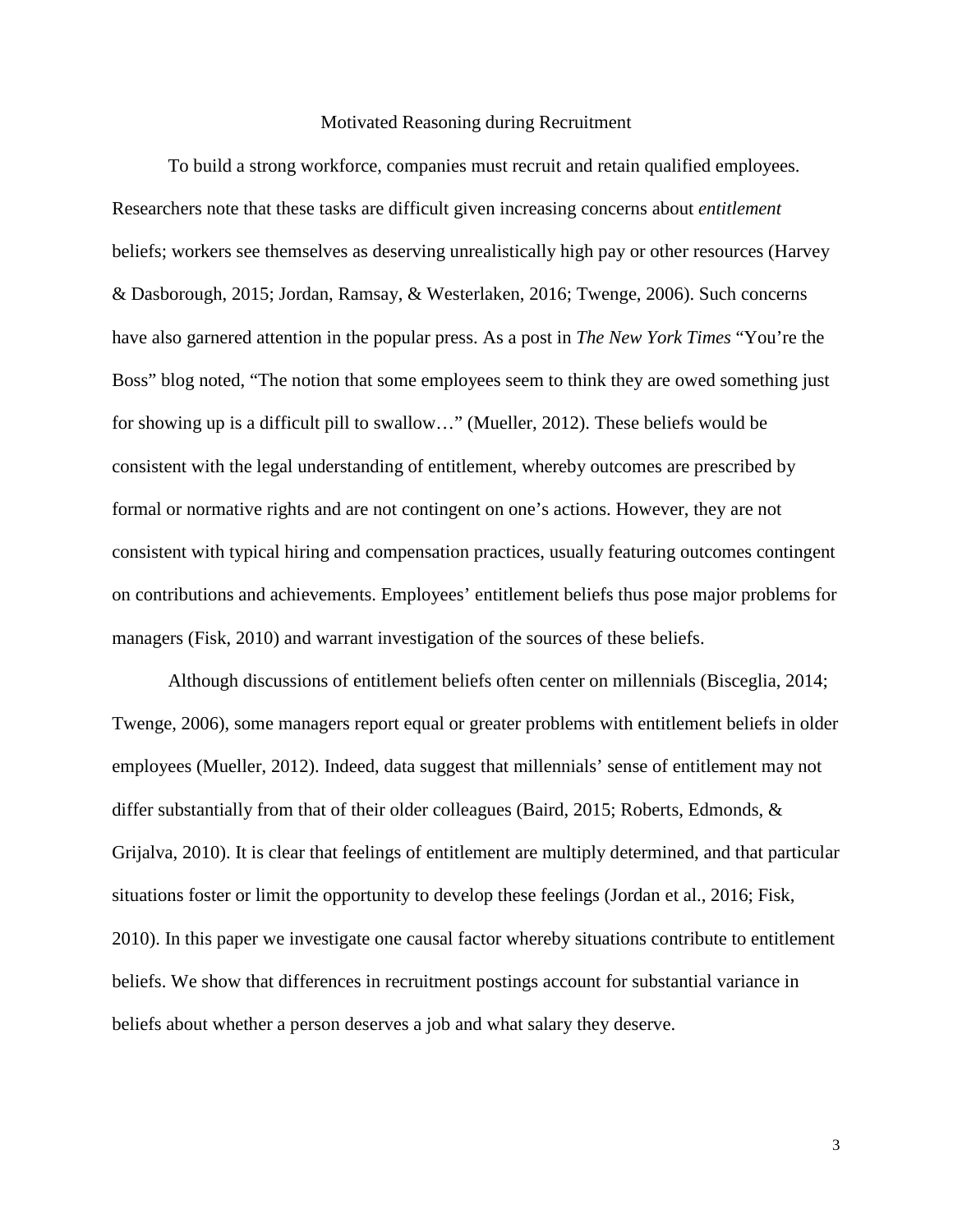Managers construct recruitment postings by describing three factors: (1) the personal attributes applicants should have (e.g., "must be conscientious"), (2) the actions applicants should be willing to perform in the job in the future (e.g., "ability to learn business strategies and understand the marketing process"), and (3) the actions they should have performed in the past (e.g., "experience with media buying"). Applicants are not impartial in considering whether they satisfy these qualifications. Instead, a personal motivation to believe in one's deservingness impacts the type of information used in the decision process. *Motivated reasoning* occurs when people who desire to reach particular conclusions use information selectively to justify those conclusions (Boiney, Kennedy, & Nye, 1997; Kunda, 1990). We test whether qualifications based on attributes and future actions, which we predict allow for motivated reasoning, heighten entitlement compared to qualifications based on past actions.

#### **Entitlement Beliefs**

A "sense of entitlement" sounds and usually is pejorative, but entitlement beliefs are not inherently negative. People may believe they are entitled to eat cake because they worked hard (Kivetz & Zheng, 2006), or believe they are entitled to the pay that an employer promised. Without commenting on who is correct, we note that problems arise when employees' beliefs diverge from managers' beliefs. Given the consequences of entitled thinking, we offer managers insight into when and why some employees, who contribute equal or less, believe they deserve more, in the form of promotions or pay, than others (Fisk, 2010; Naumann, Minsky, & Sturman, 2002; Tomlinson, 2012).

We argue that entitlement beliefs about specific outcomes like a job or a salary reflect a two-fold process. First, personal desires to reap favourable outcomes converge with, second, the cognitive justification that those outcomes are deserved (Ross & Sicoly, 1979; Thompson  $\&$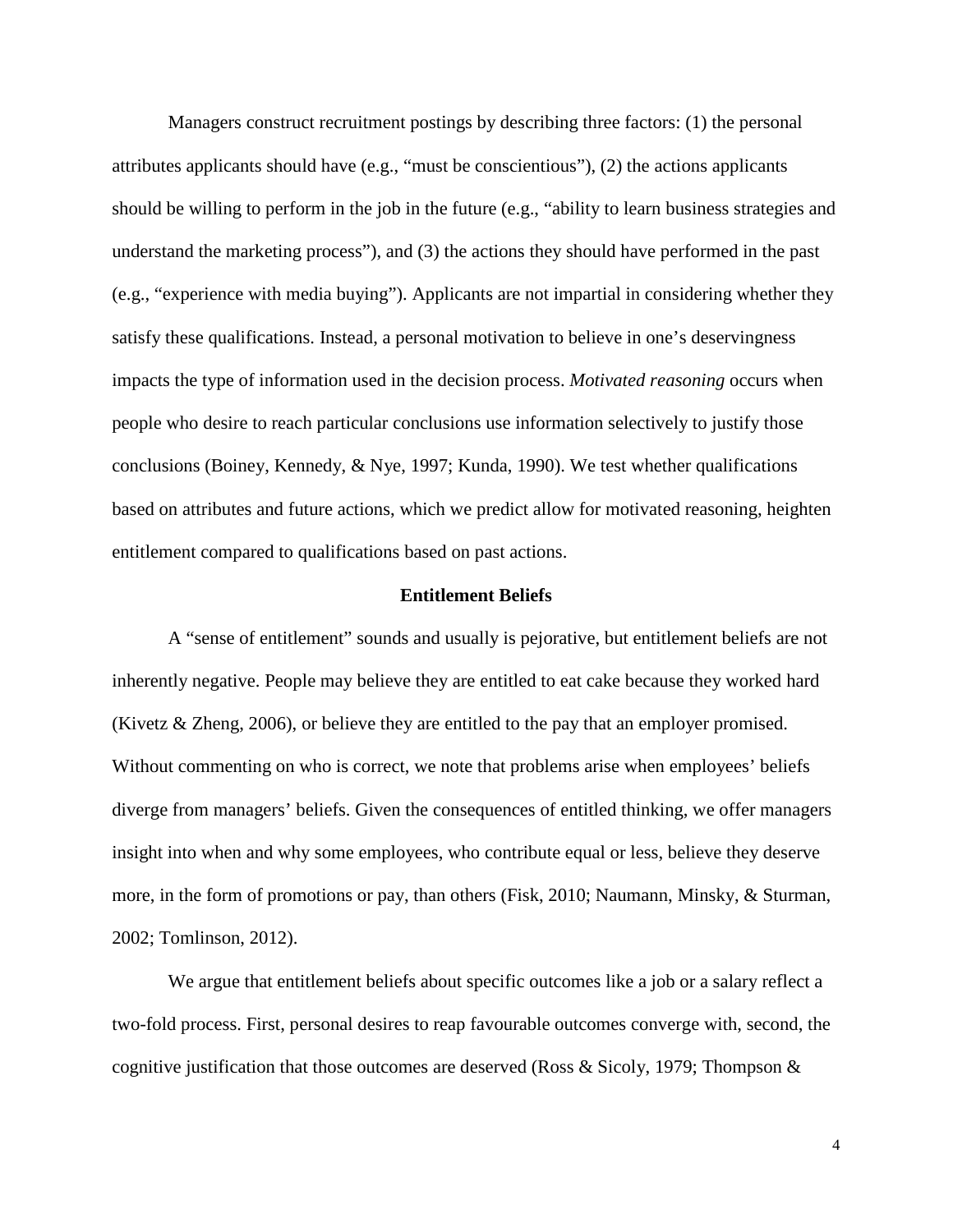Loewenstein, 1992). Psychological research on motivated reasoning establishes that people want desirable outcomes but also want to feel they deserve them (Kunda, 1990). When people get what they deserve, individuals feel the world is predictable, meaningful, and easier to navigate (Hafer & Begue, 2005; Lerner & Simmons, 1966; Montada & Lerner, 1998). Moreover, favorable outcomes increase recipients' self-worth and esteem when they seem fairly determined (De Cremer, Van Knippenberg, Van Knippenberg, Mullenders, & Stinglhamber, 2005).

Thus, we suggest that recruitment procedures allowing applicants freedom to utilize motivated reasoning to *justify* receiving desirable outcomes will produce stronger entitlement. Take a hypothetical person applying for an attractive job. The desire to have the job, and to justify deserving it, encourages motivated reasoning when the candidate considers her suitability. She can interpret vague qualifications in ways allow her to believe she has satisfied or will satisfy them. She can also consider personal information that is not explicitly stated in a job ad and which an employer might even find irrelevant. She can give more weight to qualifications, stated or unstated, that she satisfies and less to those she does not satisfy. Moreover, these and other forms of motivated reasoning and subsequent entitlement beliefs may arise more often and in stronger form when qualifications are vague and open to interpretation, but be mitigated when qualifications are more specific and concrete, a question as of yet untested.

#### **Recruitment Practices and Motivated Reasoning**

We examined whether some types of qualifications that employers solicit when gathering information about potential employees produce higher entitlement beliefs among applicants. A 2016 examination of more than 4 million job postings in the United States categorized qualifications as pertaining to personality traits (e.g., conscientiousness), domain skills (e.g., programming skills) or generic skills (e.g., numerical skills, good communication) (Aspiring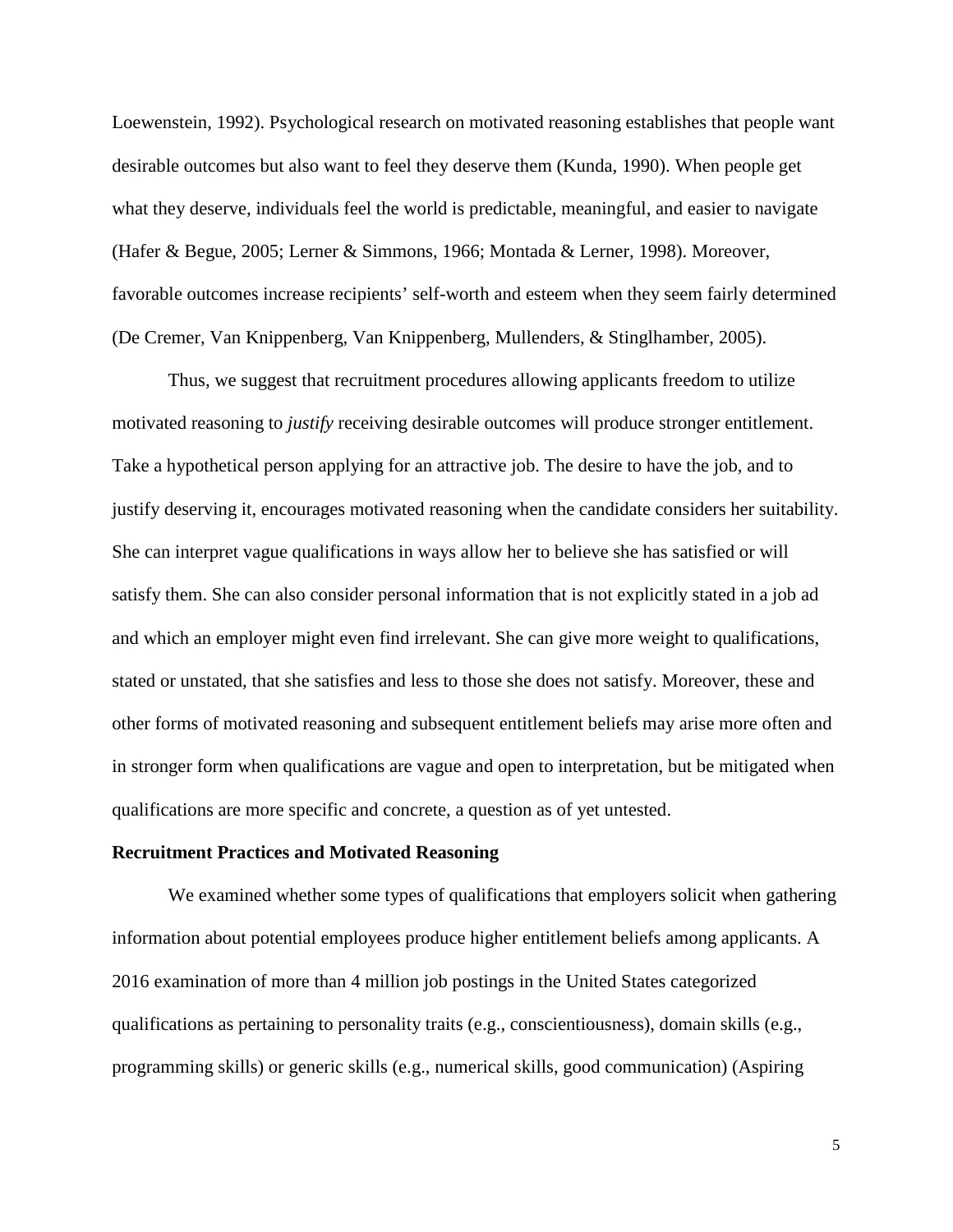Minds, 2016). Mapping these distinctions onto those made in entitlement research, where Lerner (1987) referred to entitlement beliefs as "the judgment, often tacit, that someone, or some category of people, is entitled to a particular set of outcomes by virtue of who they are or what they have done" (p. [1](#page-6-0)08)<sup>1</sup>, we refer to the qualifications pertaining to "who you are" as attributes and those describing "what you've done" as actions.

Although both attribute and action qualifications can increase perceived deserving, we propose that attributes do so relatively more. This prediction is derived from the recognition that attributes like personality traits are more abstract (Cantor & Mischel, 1979; Dweck & Leggett, 1988; Mischel & Shoda 1995; Trope, 1986, 1989) and hence more ambiguous than actions. As a result, people can evaluate their attributes in ways that serve their self-interested motives. For instance, people claim to possess more of a personality characteristic, like extraversion, when it is described positively rather than negatively, and are able to do so because the attribute is ambiguous (Kunda & Sanitioso, 1989; Sanitioso, Kunda, & Fong, 1990). People justify these self-serving descriptions by using their own strengths to construct the definition of specific attributes (Dunning, Perie, & Story, 1991). For example, participants who believed they were particularly strong in math skills defined "intelligence" through mathematical ability more so than participants who believed themselves strong in verbal ability. Actions, in contrast, are less ambiguous, so they are less amenable to idiosyncratic definition. People are unable to plausibly claim having committed specific actions unless they actually have. Because of their ambiguous and vague nature, it is possible to apply motivated reasoning; as a result, attribute qualifications should increase the entitlement beliefs of job candidates more than certain action qualifications.

<span id="page-6-0"></span><sup>1</sup> Building on this work, Feather (1999) reserves the term *entitlement* for outcomes following regulations that define relevant attributes, and the term *deservingness* for outcomes that are earned on the basis of a person's actions. We do not adopt Feather's terminology because both attributes and actions make people qualified for jobs, and one needs a single term to label judgment in light of qualifications.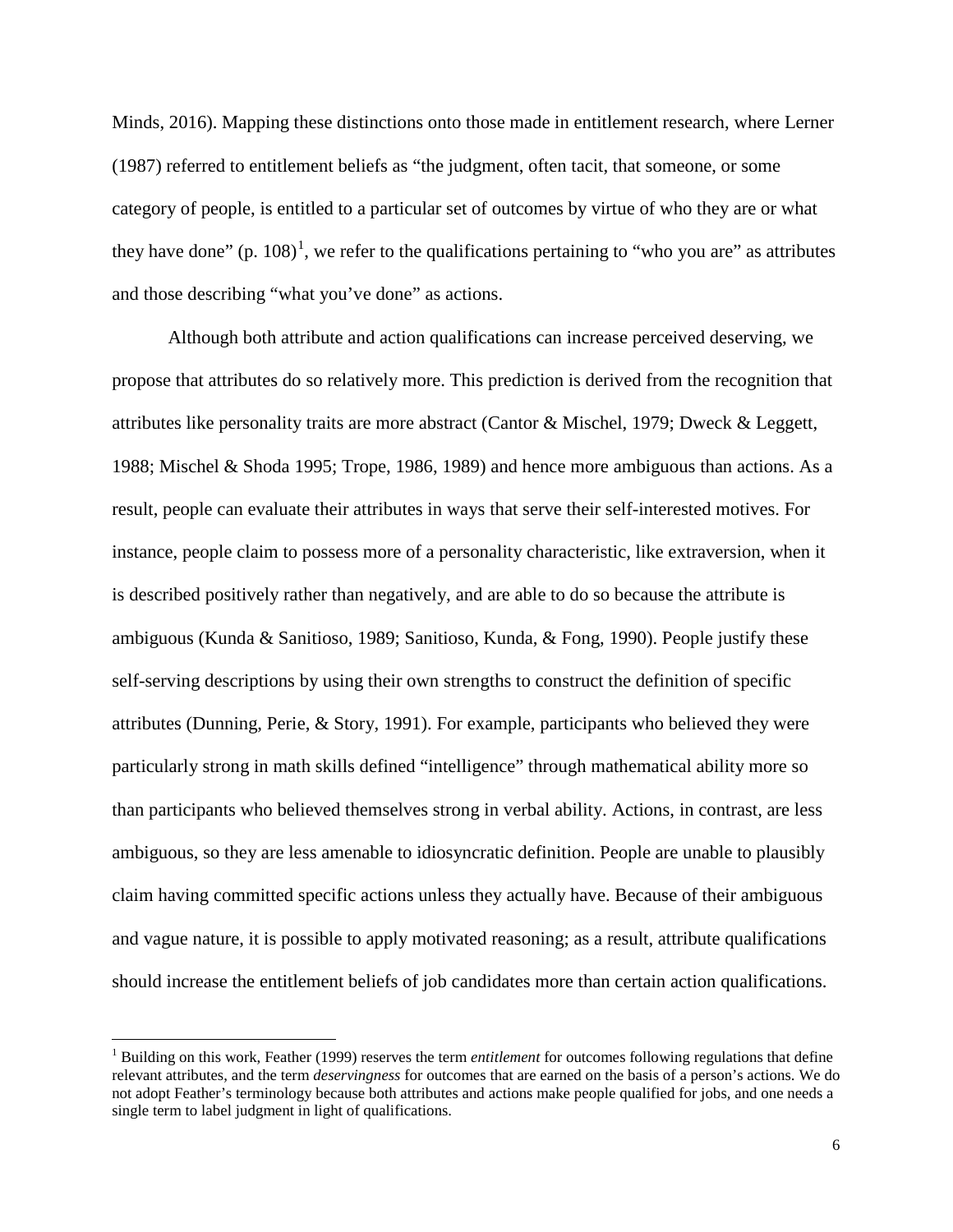*Hypothesis 1:* Individuals who see job postings composed of attribute qualifications will believe they are more deserving of being hired, and deserve to be paid more, than individuals who see job postings composed of past action qualifications.

If it is the ambiguity of attributes that allows people to justify entitled beliefs, then similarly the uncertain nature of what one might accomplish in the future should promote personal feelings of entitlement. Like attributes, future actions are indefinite and irrefutable in the present. As such, future actions, like attributes, offer ample freedom for the application of motivated reasoning. People are less constrained in making predictions about their future than in reporting on their past (Helzer & Dunning, 2012). Indeed, people use this freedom to give themselves credit for their good future intentions and believe that their own intentions are highly indicative of who they are as a person (Kruger & Gilovich, 2004). For instance, students' publicizing their intentions of studying the law created a premature sense of already possessing the aspirational identity of lawyer (Gollwitzer, Sheeran, Michalski, & Seifert, 2009). Alternatively, people have relatively little flexibility in claiming they performed a particular behaviour in the past if they did not. For instance, participants were unable to describe themselves in such flattering ways when required to use specified, concrete past actions (e.g., worked as a DJ; Dunning, Meyerowitz, & Holzberg, 1989). We predict that, like attributes, qualifications describing actions that can be performed in the future are vaguer and as a result increase the entitlement beliefs of applicants more than qualifications describing actions that must have been performed in the past.

While it is possible that applicants could recognize that other candidates similarly satisfy qualifications when they are vague, we do not anticipate these results. Entitled beliefs arise in part because of differential accessibility of information about oneself rather than others—an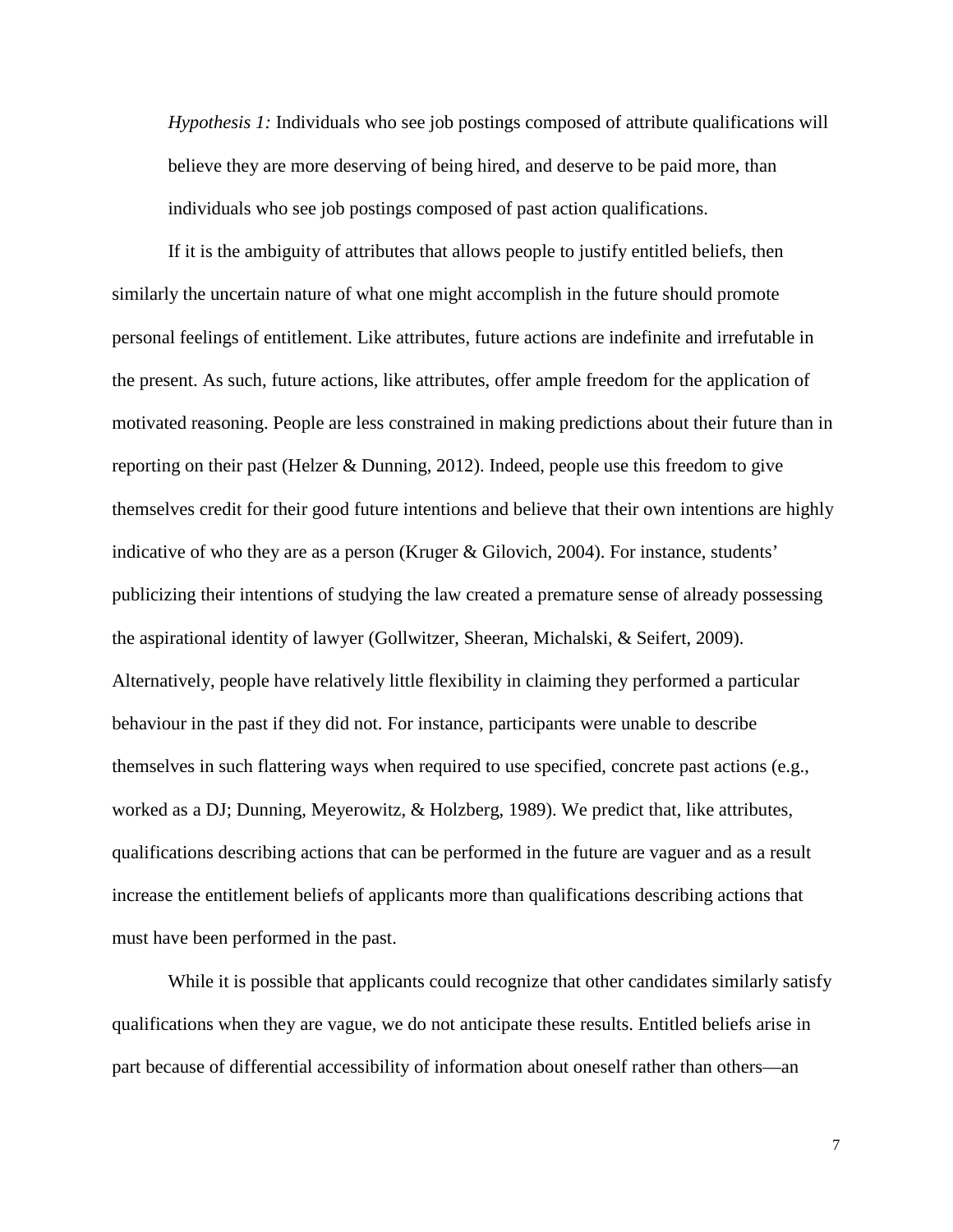effect referred to as egocentrism. Individuals are privy to more information about themselves than others, which can be used to serve motivated purposes. Moreover, decision-makers tend to focus on the qualifications of a specified target of the judgment rather than the qualifications of comparison group—an effect referred to as focalism (Kruger & Burrus, 2004). As a result, when individuals consider their own hirability and salary in light of vague qualifications, research suggests they will call upon and utilize their own idiosyncratic and relatively richer personal history at the expense of information about the competition.

*Hypothesis 2:* Individuals who see job postings composed of future action qualifications will believe they are more deserving of being hired, and deserve to be paid more, than individuals who see job postings composed of past action qualifications.

Finally, motivated reasoning serves personal motives rather than the interests of others (Kunda, 1990). If entitlement beliefs reflect motivated reasoning and a personal interest in promoting one's own hirability and high salary, then entitlement beliefs should be reduced when external, third-party observers evaluate a candidate's suitability for a position and high salary. To the extent that personal motivations shape deservingness judgments, individuals should see themselves as more deserving than do observers when evaluating that candidate.

*Hypothesis 3:* Individuals will believe they are more deserving of being hired, and deserve to be paid more, compared to yoked observers who are privy to information about which qualifications the individual satisfies.

#### **Pre-Study**

The pre-study had three aims. First, we collected ecologically valid materials for the subsequent experiment. Second, we categorized the qualifications used in actual companies' actual job postings, testing our proposed taxonomic structure of attributes, future actions, and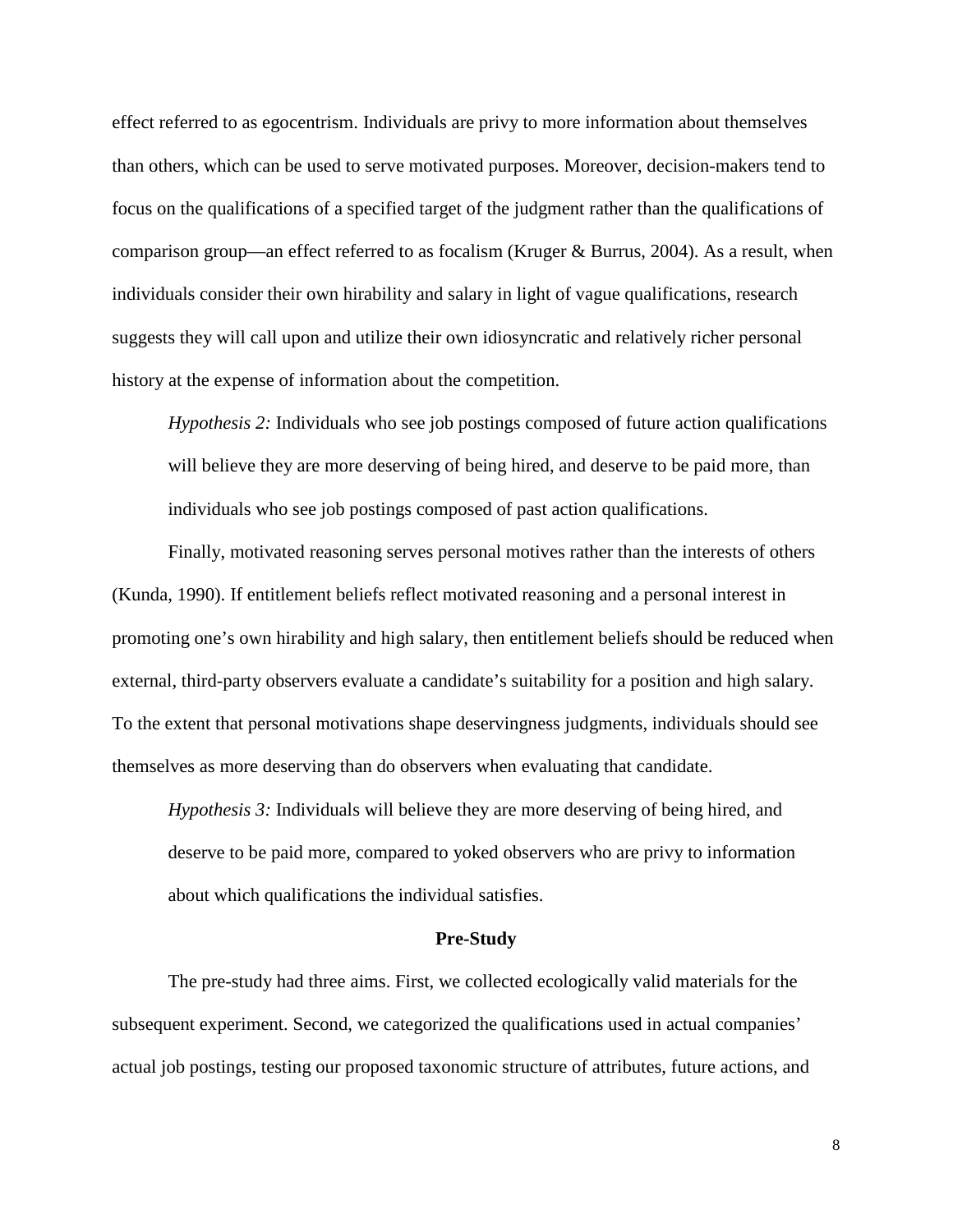past actions could. Third, we verified that qualifications describing attributes or future actions are more open to interpretation in their meaning—a prerequisite for the application of motivated reasoning (Kunda, 1990)—than past action qualifications.

#### **Procedure**

Job postings were obtained from the online aggregator Indeed.com in the spring of 2016. This website listed 24 "Popular Job Searches" and we used the first 10 postings listed under 17 of these searches: Customer Service, Healthcare, Data Entry, Nursing, Part Time, Retail, Insurance, IT, Sales, Human Resources, Graphic Design, Marketing, Education, Accounting, Maintenance, Clerical, and Finance.<sup>[2](#page-9-0)</sup> We identified the separate qualifications each of the  $170$ postings listed, yielding a total of 1527 non-unique qualifications. We sorted them randomly and presented them in 15 different lists of approximately 100 qualifications for coding and rating.

With the goal of generalizing to the global worker pool (Landers & Behrend, 2015) we recruited coders, raters, and participants in the subsequent experiments via Prolific Academic (prolific.ac), a platform for conducting research designed as an alternative to Amazon.com's Mechanical Turk. Prolific Academic has large international participant pool with the ability to pre-screen participants on demographic variables (e.g., country, gender, age, employment status). A requirement to compensate participants an effective rate of £5 per hour or more helps to maintain a high quality of response (see Peer, Brandimarte, Samat, & Acquisiti, 2017).

The coders ( $N = 45$ ) and raters ( $N = 45$ ) were individuals over 18 years of age, employed full-time or part-time and not currently students, located in the United States. They were compensated  $\text{\pounds}2.50$  (approximately \$3.25) for coding or rating approximately 100 qualifications,

<span id="page-9-0"></span><sup>&</sup>lt;sup>2</sup> The omitted searches were those that were highly specialized or else overlapped substantively with the included categories: Driver, Warehouse, Summer, Call Center, Online, Construction, and Entry Level.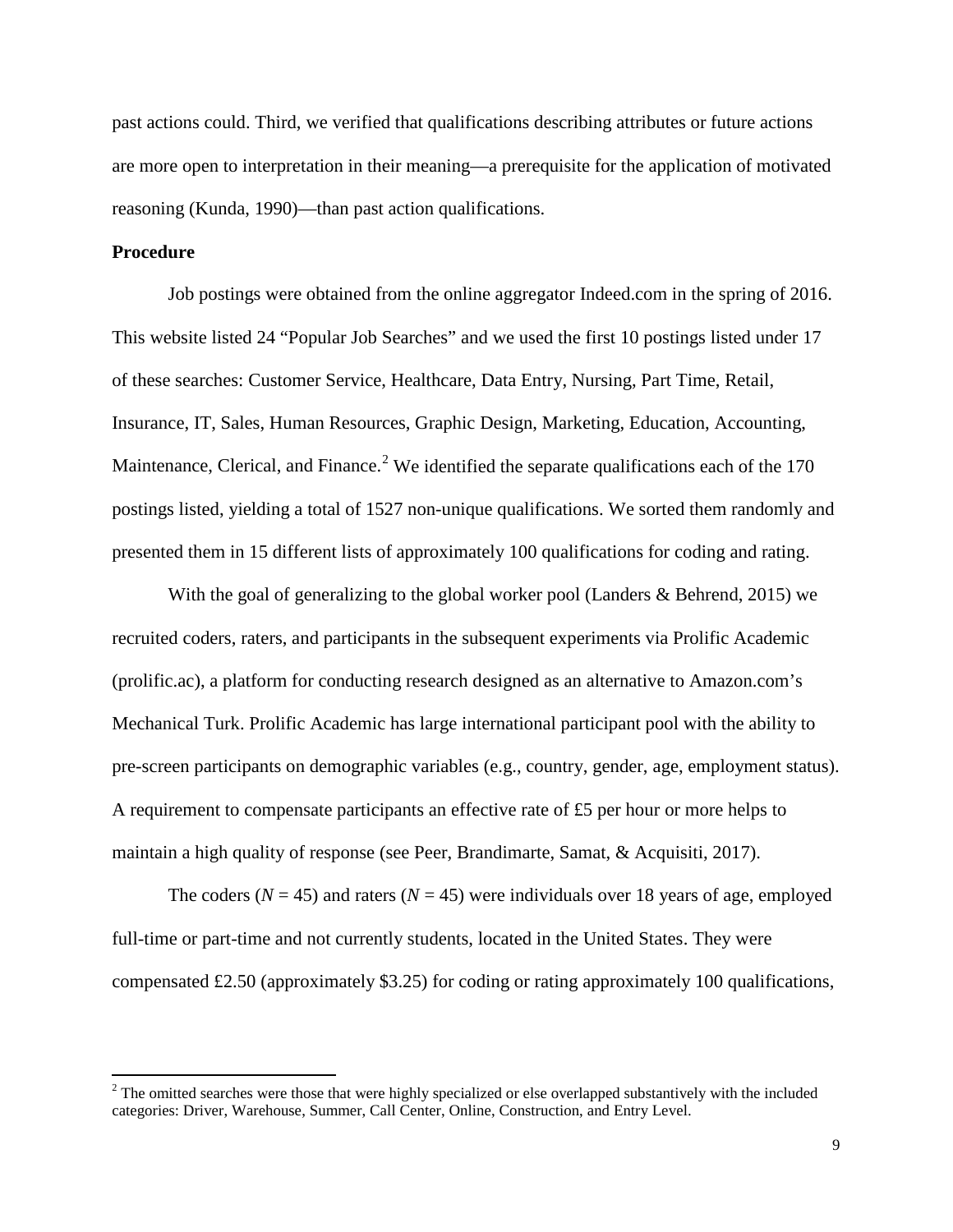plus completing the materials for two unrelated brief studies. Each participant either coded qualifications for type or rated qualifications for specificity.

**Qualification type.** Three people coded each qualification as a personal attribute, future action, past action, or "none of these." Coders received examples of each category and the following definitions of each category to guide their decision: Qualifications that described "A quality (or attribute or trait) about the type of person this is (e.g., a personality characteristic or a tendency to act a certain way)" should be coded as *personal attributes*; qualifications that described "An action a person must do in the future (e.g., a task they would perform in the job)" should be coded as *future actions*, and qualifications that described "An action a person must have done in the past (e.g., a degree they've earned or a skill they've acquired)" should be coded as *past actions*. We clarified that the category *past actions* "includes things that must be done in the future, like typing 60 words per minute, if they rely on skills that were acquired in the past."[3](#page-10-0) If a qualification did not fit any of these three categories, they marked "none of these."

**Specificity.** Three different people rated how vague or specific each qualification was, using a 5-point scale (1=*extremely specific/concrete*, 5=*extremely vague/open to interpretation*).

#### **Results and Discussion**

Results of the coding for qualification type (attribute, future action, or past action) indicated that these three categories were representative of the job postings, and that it was relatively easy for people to consistently identify a given qualification as one of the three types. For 828 qualifications (54.2%), all 3 coders agreed, and for another 613 (40.1%), 2 of the 3

<span id="page-10-0"></span><sup>&</sup>lt;sup>3</sup> For example, "Willingness to comprehend core commercial real estate concepts" and "Comfort and agility with transitioning between heavy data entry and analysis of electronic interface of data" were coded as future actions, whereas "Demonstrated knowledge of compensation and benefit administration and HIPAA, ERISA, and COBRA regulations" and "Results Orientation: Demonstrated ability to meet deadlines to achieve performance goals, while focused on efficient & effective problem resolution" were coded as past actions.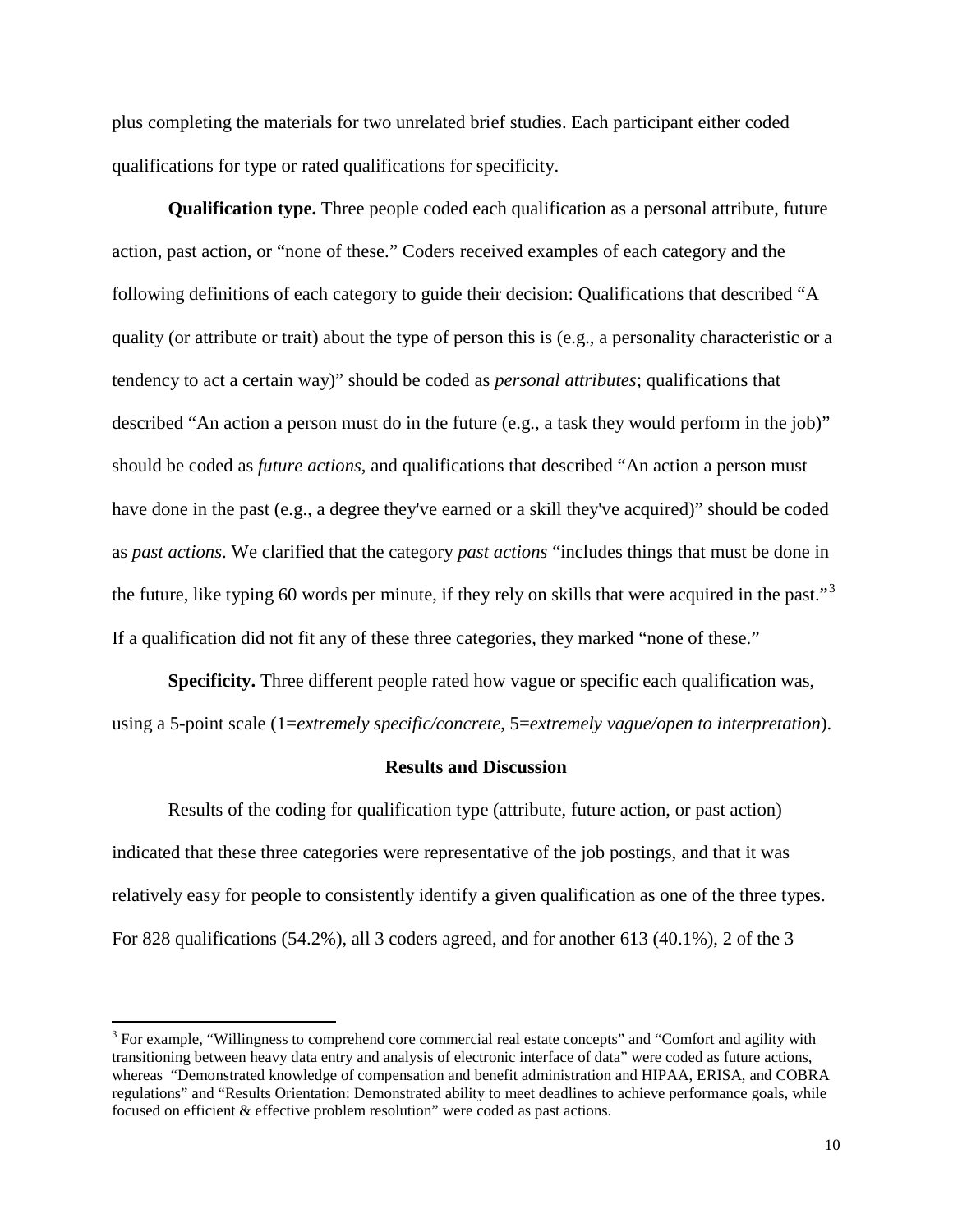coders agreed. On only 86 statements  $(5.6\%)$  did no coders agree;<sup>[4](#page-11-0)</sup> these statements were omitted from further analysis. We assigned remaining qualification statements to the category that 2 or more coders identified. Of the 1441 qualifications where at least 2 coders agreed, 463 qualifications (32.1%) were attributes, 268 (18.6%) were future actions, and 707 (49.1%) were past actions (see Table 1). Only 3 qualifications  $(0.2\%)$  were coded as "none of these."<sup>[5](#page-11-1)</sup>

We used specificity of the qualifications, rated by a different set of individuals to establish whether personal attribute and future action qualifications are more open to interpretation than past actions. Cronbach's alpha for the specificity ratings was .57. We computed a mean across the 3 raters. An ANOVA comparing rated specificity of the three types of qualifications was significant,  $F(2, 1435) = 212.48$ ,  $p < .001$ . As hypothesized, attributes ( $M =$ 3.05,  $SD = .83$ ) were the most vague, followed by future actions ( $M = 2.52$ ,  $SD = .90$ ); past actions were rated the most specific ( $M = 2.04$ ,  $SD = .80$ ). Post-hoc tests (using Sidak adjustment for multiple comparisons in this and all subsequent post-hoc tests) showed all groups were significantly different from one another, *p*s < .001.

These results support our claim that attributes and future actions are vaguer and less specific than past actions, supporting the claim that they create a situation open to the possibility of idiosyncratic definition. However, two points are worth noting. First, differences in rated specificity are averages; not all attributes and future actions are vaguer than all past actions. We return to this point in the General Discussion. It is also important to acknowledge that the qualifications surely vary in ways other than their pertaining to attributes versus future actions versus past actions. Although our coders were able to categorize the vast majority of the

<span id="page-11-0"></span><sup>&</sup>lt;sup>4</sup> Examples of statements on which all coders disagreed are: "Must successfully pass pre-employment screening" and "A desire to learn about—if not an existing interest in—payments technology, security and trends."<br><sup>5</sup> These qualifications were "new graduates are encourage [sic] to apply," "EMC and 3PAR storage," and "License:

<span id="page-11-1"></span>None required."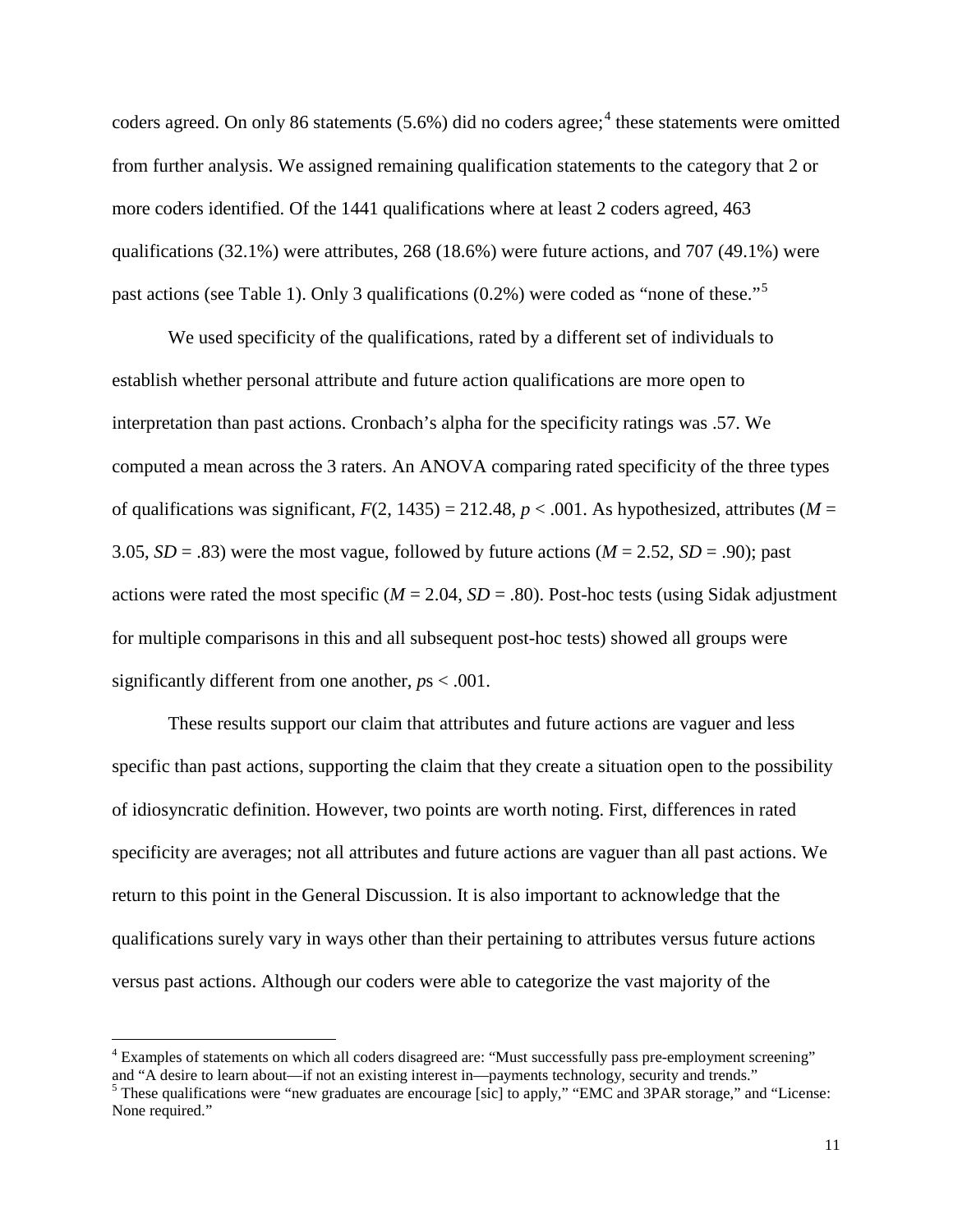qualifications into these three categories, there are likely to be other ways of dividing them. In testing the effects of the qualifications on entitlement beliefs in the subsequent experiments, we took care to recruit samples large enough to identify the hypothesized effects in spite of these two sources of noise. The first of these subsequent experiments used a two-phase design to test whether entitlement beliefs emerge when vague attributes and future action qualifications are combined with a personal motivation to feel justified in holding such beliefs about the self.

#### **Experiment 1**

In Phase 1 of the first experiment, which tested H1 and H2, we used the qualifications coded in the pre-study to construct new postings for a hypothetical desirable job. We asked new participants to indicate how many qualifications in a given posting they satisfied. If the vague nature of certain qualifications allows for motivated reasoning, we hypothesized that participants who saw postings composed of attributes or future actions would be able to indicate that they satisfied more of the qualifications than participants who saw postings composed of past actions. By virtue of signaling more qualifications, we predicted that participants exposed to postings featuring attributes and future actions should feel more deserving of being hired and deserving of being paid a higher salary than those exposed to postings featuring past actions.

In the Phase 2 of the experiment, which tests H3, we examined the influence of personal motivations to see oneself as deserving on entitled thinking. To do this, we assessed judgments made by external yoked observers of Phase 1 participants' deservingness based on the qualifications Phase 1 participants had endorsed. Self-assessments of deserving are affected by personal motivations to achieve desired outcomes that are absent for externally yoked observers; as a result, the comparison of judgments made by Phase 1 participants against Phase 2 yoked observers allows for a test of the unique influence of personal motivation in judgment (e.g. Seta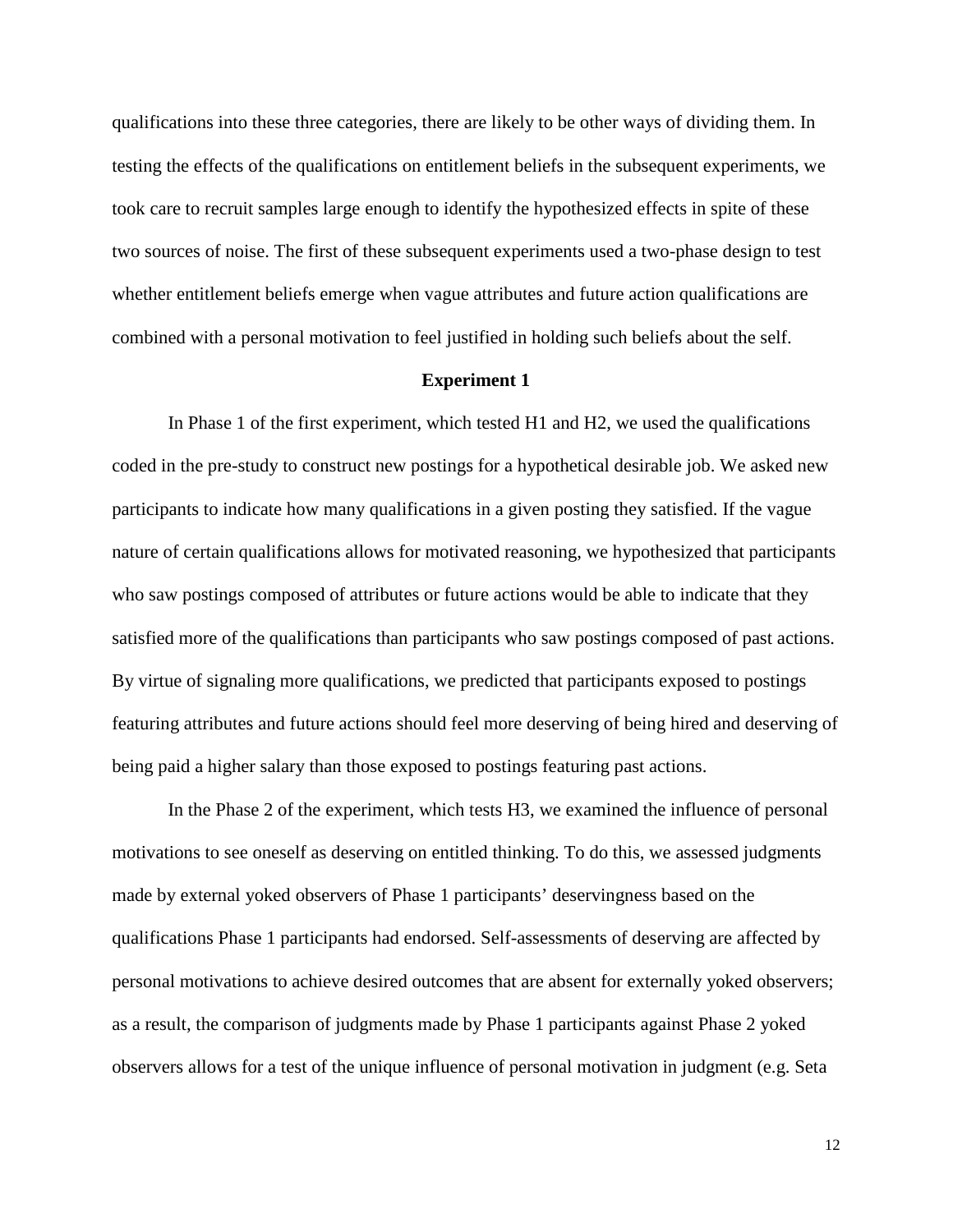& Seta, 1996). That is, we assume that the desire to have the job leads candidates to apply motivated reasoning to considering their suitability. They may give themselves credit for information other than the specific job qualifications they satisfy, for instance. They are able to do so because they have more information about themselves from which to draw than others have about them (Kruger, 1999). Of course, motivation is likely to affect the responses people give even beyond the extent to which it affects the deservingness they feel. For instance, applicants may also state that they deserve high pay as a negotiation tactic. Because of various personal motivations, we expected that observers would judge participants to be less deserving of a job offer and deserving of a lower salary, compared to participants' own self-assessments.

Satisfaction of more qualifications desired by a company, regardless of type, should serve as justification for deservingness. As such, just as individuals who self-report satisfying more qualifications also report greater deserving, yoked observers who see that individuals hold more qualifications should report greater deserving for these more qualified individuals. If, however, observers recognize that attributes and future actions are more open to idiosyncratic interpretation, they should discount the entitlement of individuals who saw these types of qualifications compared to individuals who saw past action qualifications. In this way, the yoked design allows for an exploratory investigation of the degree to which people are aware of and adjust for the two-fold process that gives rise to entitled thinking. If the role of motivated reasoning in exploiting vague qualifications is obvious to the average observer, then we should find an interaction effect of qualification type by perceiver (self versus yoked observer) indicating that yoked observers adjust their determinations of job applicants' deserving as a function of the nature of the qualifications these individuals saw.

#### **Participants and Design**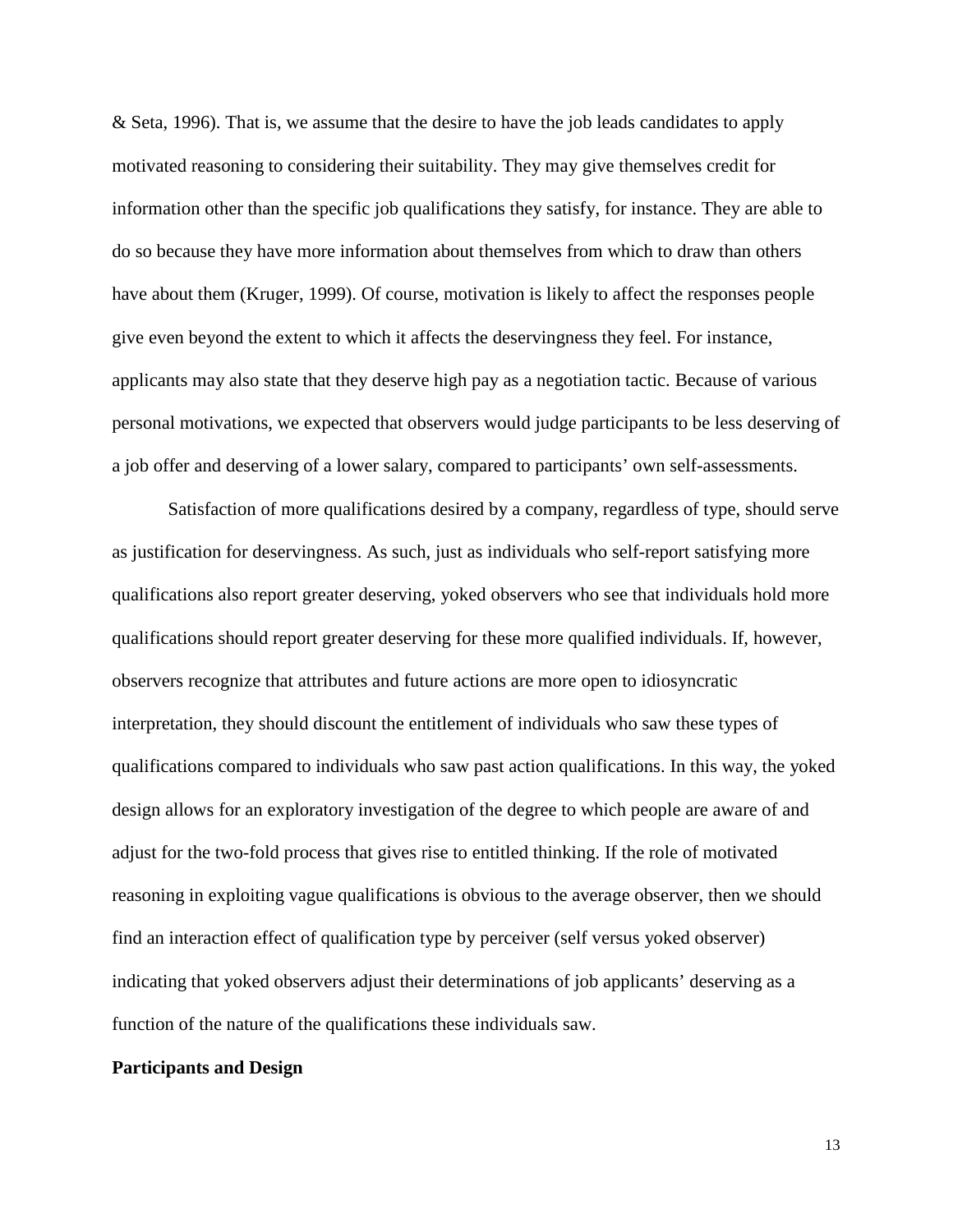*Phase 1.* Participants were 452 adults recruited via Prolific Academic<sup>[6](#page-14-0)</sup> and compensated £2 for completing materials below and two short studies that followed. They were residents of the United States (*n* = 171, 38%), United Kingdom (*n* = 272, 60%), Ireland (*n* = 7, 2%), and Australia ( $n = 2, < 1\%$ ). The sample included 200 men, 249 women, and 3 "other"-gendered individuals; ages ranged from 18 to 67 ( $M = 35$  years,  $SD = 9.72$ ). The average annual household income of those who were willing to disclose it (95%) fell between \$40,001 and \$50,000. We randomly assigned participants to respond to a job posting comprised of qualifications referencing personal attributes ( $n = 149$ ), future actions ( $n = 151$ ), or past actions ( $n = 152$ ).

*Phase 2.* Participants were approximately equal in age and average household income to Phase 1, ranging in age from 18 to 67 ( $M = 34$  years,  $SD = 11.01$ ) and with the average annual household income of those willing to disclose it (94%) falling in the range \$40,001 to \$50,000.

Phase 2 participants were each yoked to a unique participant who completed the Phase 1 materials, based on gender and country of residence; we did not yoke anyone to 3 participants who indicated being "other"-gendered individuals, or to 7 Australian and 2 Irish respondents from since these subgroups were too small. Accordingly, as yoked observers, we recruited 440 new adults residing in the US or UK to match the 440 male and female participants from the US or UK who completed the first phase of the experiment.

#### **Procedure**

*Phase 1.* Prospective participants learned that they would respond to information in a job posting. In line with our hypotheses about motivated reasoning, we took care to make the job sound attractive. After providing consent and indicating in which of 4 countries (United States, United Kingdom, Australia, Ireland) they were located, participants read:

<span id="page-14-0"></span><sup>&</sup>lt;sup>6</sup> In this and the subsequent samples, participants had indicated in Prolific Academic's pre-screening that they were employed full-time or part-time, had approval ratings of 90% or better on previous work, and had not taken part in any other study reported here.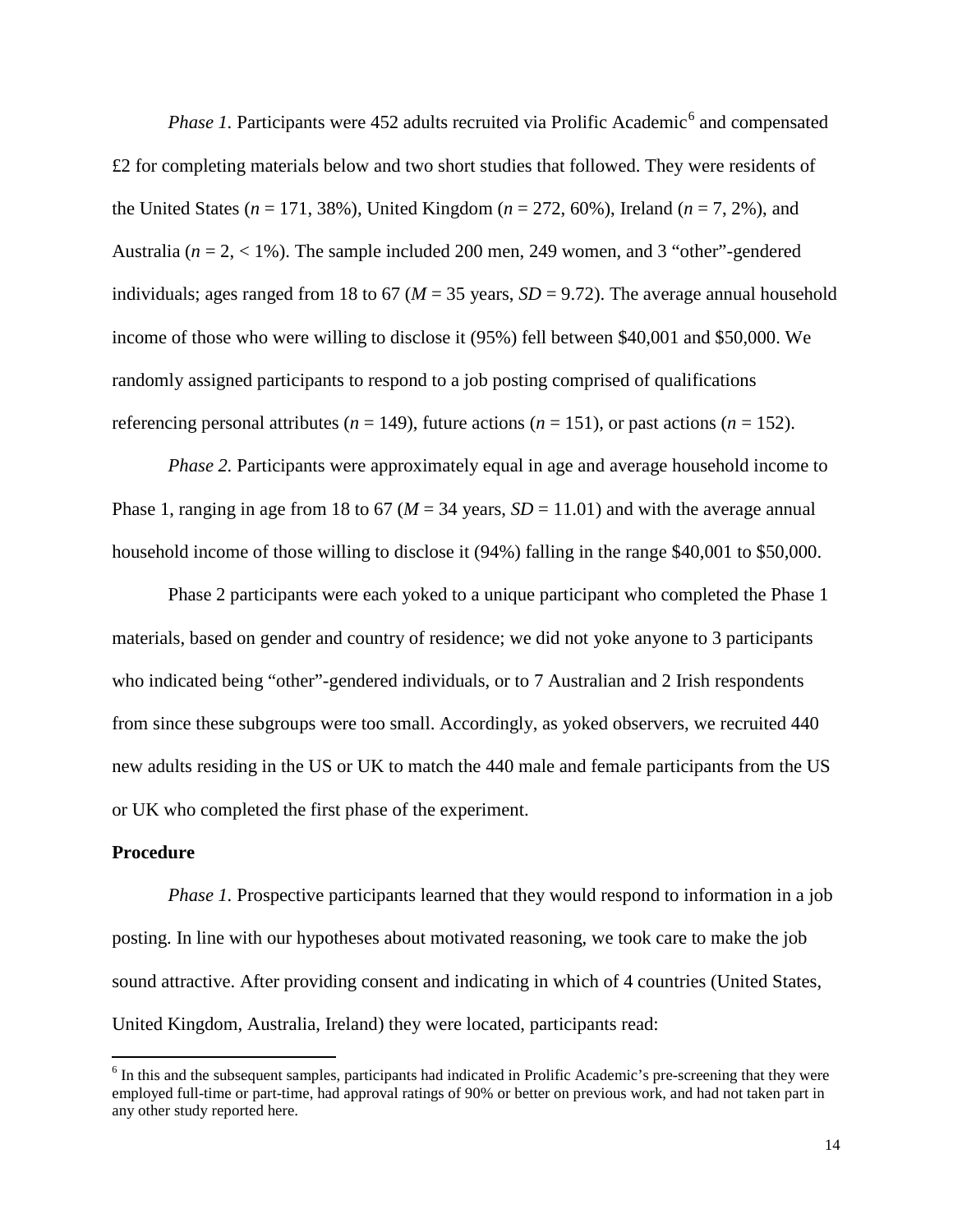This company is currently seeking to fill several highly desirable positions. We are looking for individuals with the qualifications listed below. In this list, please mark all of the qualifications that apply to you. \*Please note that this list is compiled across multiple departments; there may be some overlap or differences in formatting.

They then saw a list of 20 qualifications drawn at random from those compiled in the pre-study. Participants in the personal attributes condition saw 20 qualifications drawn from the list of 463 personal attributes coded as such in in the pre-study. Participants in the future actions condition saw 20 qualifications drawn from the list of 268 future actions. Participants in the past actions condition saw 20 qualifications drawn from the list of 707 past actions. The final sentence of the instructions above was included to explain the fact that the random draw sometimes produced an unusual or seemingly incomplete list of qualifications. After marking the qualifications they satisfied, and being shown a message indicating how many and which of the 20 they had marked, participants responded to two indicators of entitlement beliefs: "Do you feel you deserve a job with our company?" (1=*definitely not*, 7=*definitely yes*), and "If hired, what is the annual salary you deserve to be paid?" For the latter measure, participants entered a numerical answer in the currency corresponding to the country they had identified earlier. For ease of understanding, all participants were asked first about deserving of the job and then about salary.

Thereafter, they completed two short, unrelated studies, before providing demographic information: age, ethnicity, gender, current employment status, and combined household annual salary (a list of 11 categories in US\$ plus the option "prefer not to disclose"). We used the responses of participants in Phase 1 to prepare stimuli for Phase 2, which was conducted approximately 2 months later.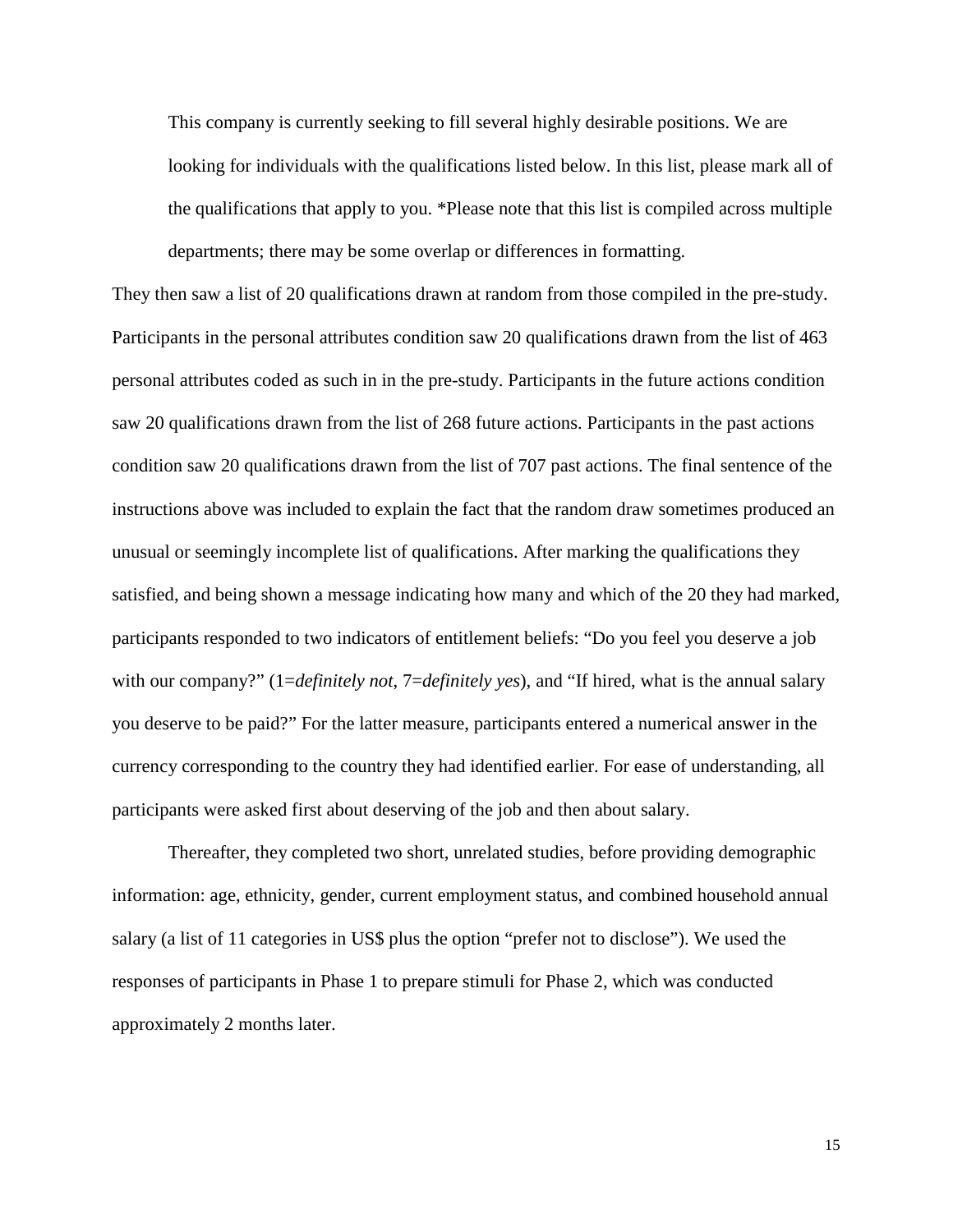*Phase 2.* After providing consent, participants read: "We recently showed job advertisements to people via Prolific. On the next page you will see the exact information that one participant saw and how that person responded." They then saw information about a participant who, as they learned, was of their same gender and country of residence. They learned about that participant's age and reported average annual household income range (in US\$ or "preferred not to disclose") and were told the number of qualifications (out of 20) the participant had marked in the job posting he or she saw. They saw the exact ad the original participant had seen, with the relevant qualification boxes checked or left unmarked by the original participant. The yoked observer participants were not able to advance beyond this screen until at least 60 seconds had passed. Thereafter, they were asked, "Do you feel this person deserves a job with the company?" (1=*definitely not*, 7=*definitely yes*) and "If hired, what is the annual salary this person deserves to be paid?" As had original participants, Phase 2 participants reported the salary in their own country's currency. Participants then provided their own demographic information as described in Phase 1.

#### **Results and Discussion**

*Phase 1.* Because of their vague nature and participants' personal motivation to do so, we anticipated that participants would endorse more qualifications in the personal attributes and future actions conditions. Indeed, the number of items endorsed varied as a function of qualification type,  $F(2, 449) = 100.25$ ,  $p < .001$ ,  $\eta^2 = .31$ . Participants endorsed more personal attributes ( $M = 13.84$ ,  $SD = 5.14$ ) than future actions ( $M = 12.03$ ,  $SD = 4.75$ ); they endorsed the fewest qualifications in the past actions condition ( $M = 6.96$ ,  $SD = 2.95$ ). All conditions significantly differed from one another,  $p_s \leq .001$ . A given qualification from the entire pool of qualifications listed in all the coded postings was nearly 100% more likely to be endorsed by the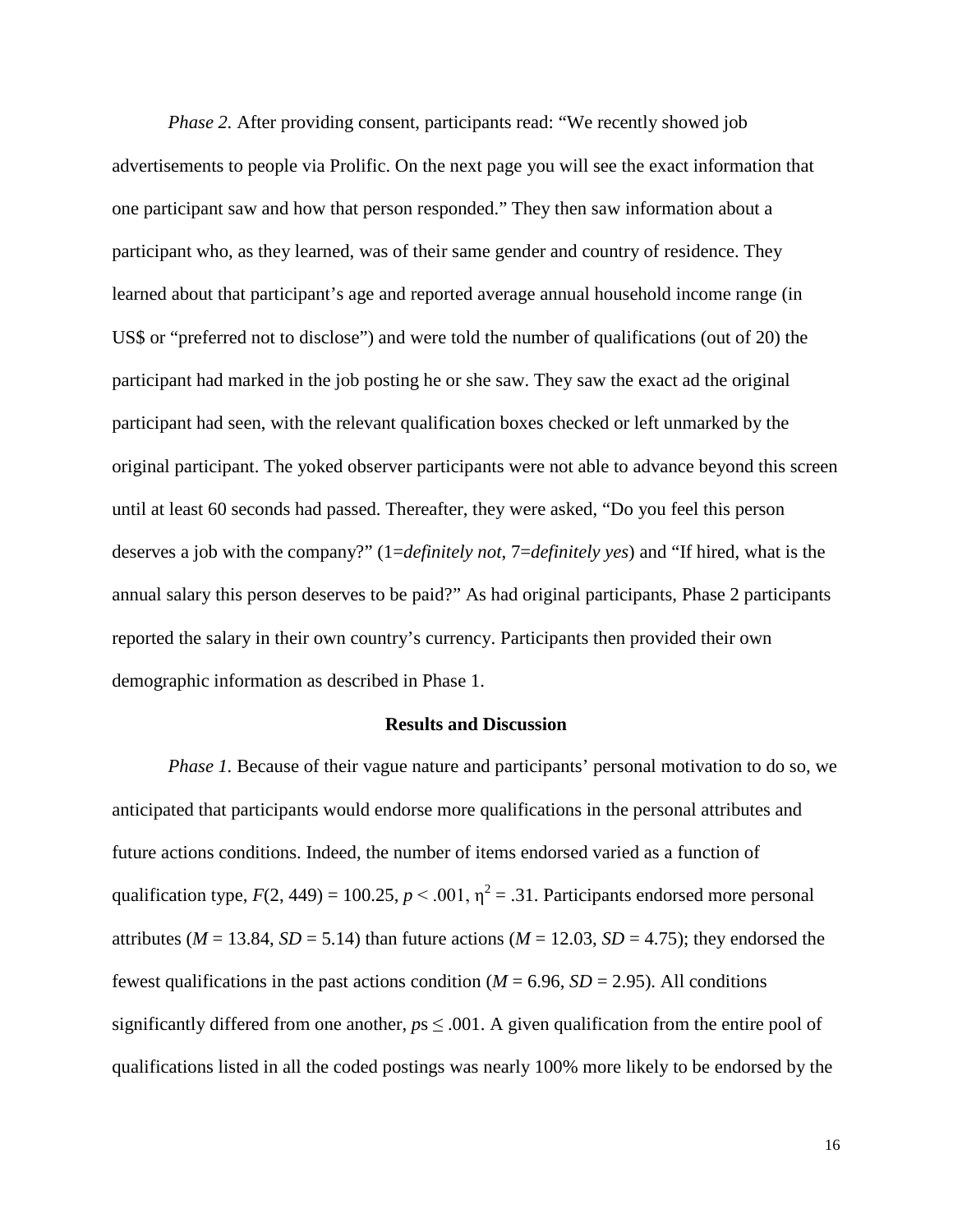average candidate if it was a personal attribute rather than a past action, and 75% more likely to be endorsed if it was an action to be performed in the future rather than in the past.

Similarly, participants differed in the extent to which they felt they deserved the job across the three ad types,  $F(2, 447) = 26.02$  $F(2, 447) = 26.02$  $F(2, 447) = 26.02$ ,  $p < .001$ ,  $\eta^2 = .10$  (Table 2).<sup>7</sup> The effect of condition remained significant after controlling for age (as a covariate) $\delta$  and gender, annual household income category, and country of residence (as additional factors),  $F(2, 430) = 27.37$ ,  $p < .001$ ,  $\eta^2_{\text{partial}} = .11$ . Over and above these variables, estimated marginal mean deservingness was highest in the personal attributes condition ( $M = 5.40$ ) followed by future actions ( $M = 4.75$ ) and past actions ( $M = 4.14$ ). All conditions significantly differed from one another,  $ps \leq .001$ .

Next, we tested whether the differences in entitlement beliefs about being hired extended to entitlement beliefs about annual pay. Approximately 16% of respondents had given answers less than 1000 which were presumably shorthand; these responses were multiplied by 1000. Responses from participants in the United Kingdom, Ireland, and Australia were then converted to US\$ using current exchange rates at xe.com. Participants felt deserving of annual salaries ranging from \$5,608 to \$400,003 ( $M = $34,630$ ,  $SD = 29457$ ). We log-transformed responses to reduce the influence of outliers and report estimated marginal means transformed back to dollars.

As predicted, entitlement beliefs about salary differed by qualification condition, *F*(2,  $(449) = 3.09, p = .047, \eta^2$ <sub>partial</sub> = .014 (Table 2). Controlling for age, gender, annual household income category, and country of residence, all of which were significant predictors of deserved salary, the effect of qualifications condition remained significant,  $F(2, 432) = 5.11$ ,  $p = .006$ ,  $\eta^2$ <sub>partial</sub> = .023. Adjusted for these other variables, participants felt deserving of an annual salary

<span id="page-17-0"></span> $7$  Two participants chose not to respond to this question.

<span id="page-17-1"></span> $8$  The main effect of age as a covariate was not significant. One might further wonder whether younger participants took more advantage of the vague qualification types to justify their deservingness. This does not seem to be the case; there was no interaction effect of qualifications condition by age when predicting deserving of being hired,  $F(2, 428) = .35, p = .70, \eta^2_{\text{partial}} = .002 \text{ or described salary}, F(2, 430) = 1.45, p = .24, \eta^2_{\text{partial}} = .007.$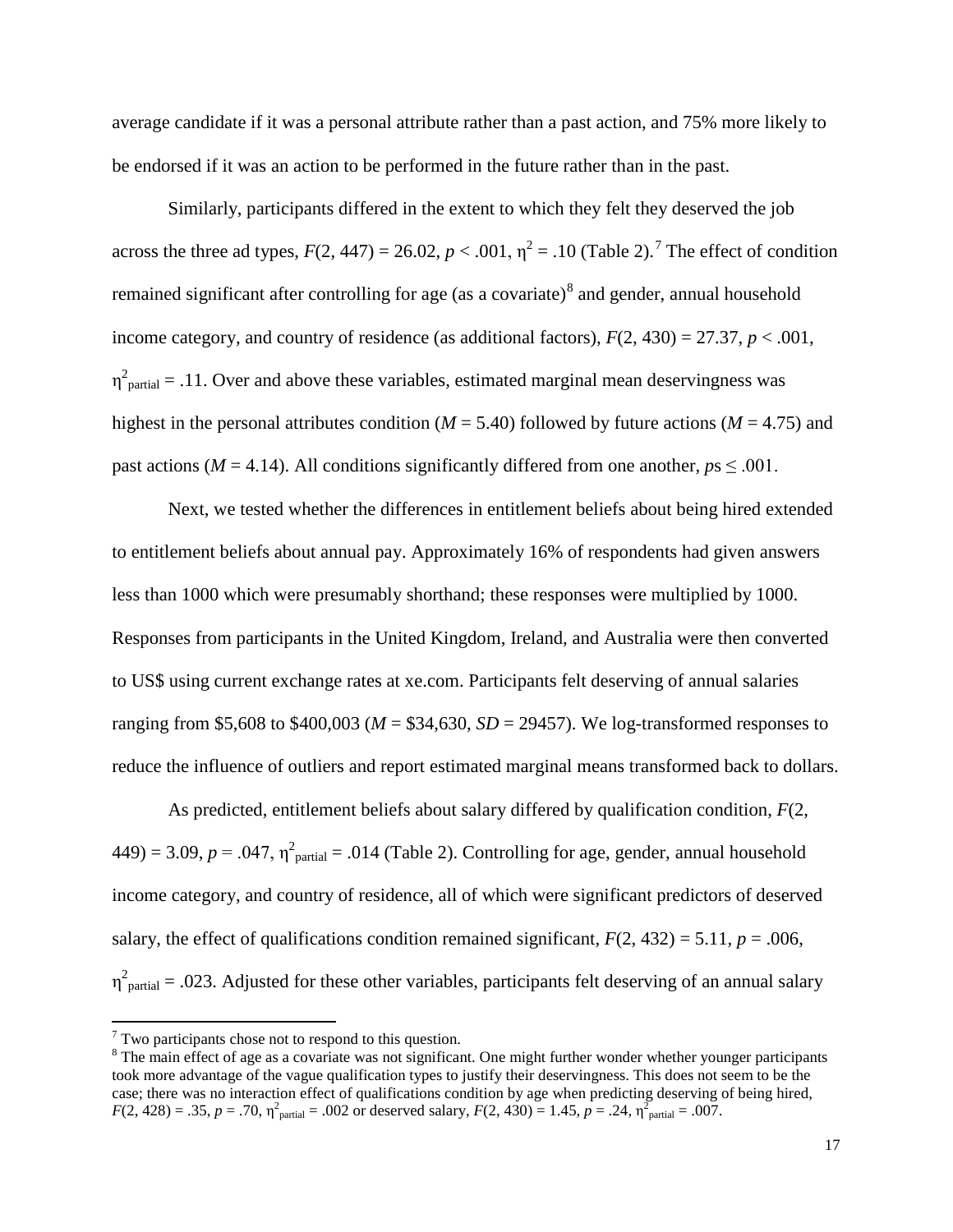of \$25,771 in the personal attributes condition, \$26,370 in the future actions condition, and \$23,040 in the past actions condition. Post-hoc tests showed that salary entitlement in the personal attributes condition was higher than in the past actions condition, *p* = .043, and in the future actions versus past actions condition,  $p = .009$ , while entitlement in attributes and future actions conditions did not significantly differ,  $p = .95$ . These effects on salary are particularly noteworthy in light of participants' unmeasured variation in field of work, career stage, and local cost of living, variation which surely adds noise to their judgments of deserved salary.

Finally, we tested whether the effect of qualifications condition on perceived deserving of the job was mediated by the number of qualifications participants were able to endorse. Mediation analyses were conducted using PROCESS v2.15 (Hayes 2013), Model 4, with covariates age, gender, annual household income, and country of residence. In order to use these covariates we excluded participants reporting a gender other than male or female, from Ireland and Australia, and who had indicated "prefer not to disclose" for annual household income category, leaving  $N = 418$ . Because the independent variable qualifications condition has 3 categories, the indirect effects are estimated for two dummy code variables, with the past actions condition as the reference group (assigned a value of 0 on both dummy codes; Hayes  $\&$ Preacher, 2014). The 95% confidence interval for the indirect effect did not contain 0 for either dummy code (d1 comparing personal attributes to past actions effect estimate .71, 95% CI [.42, 1.02]; d2 comparing future actions to past actions effect estimate .49, 95% CI [.30, .72]), indicating that participants who saw postings with attribute or future action qualifications felt more deserving of the job than participants who saw postings with past action qualifications *because* they were able to report satisfying more of the qualifications.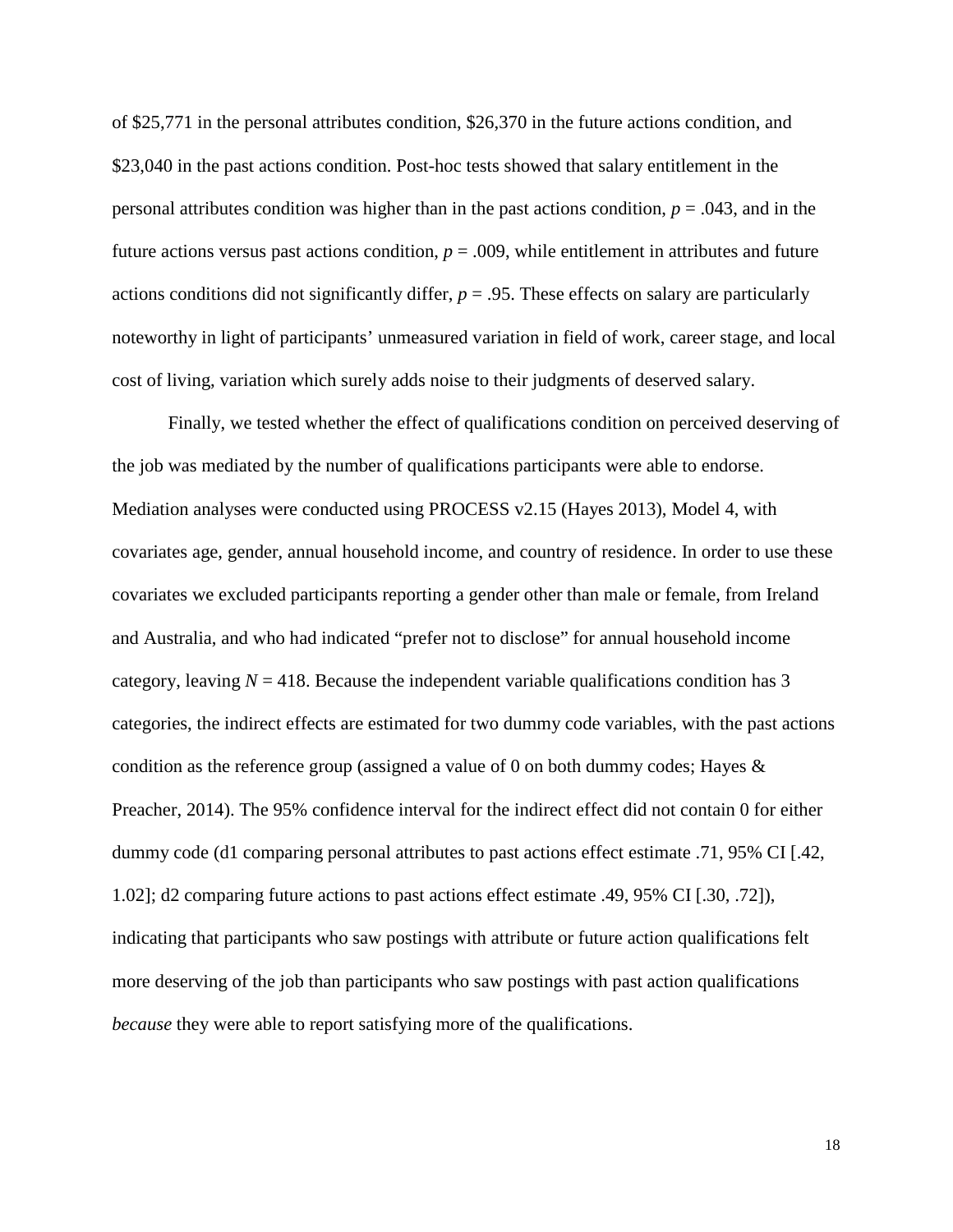*Phase 2.* To examine the unique effect of personal motivations on entitlement beliefs, we combined the data from Phase 1 participants analyzed above with that of the yoked observer participants tested in Phase 2, omitting the 12 Phase 1 participants with no yoked observer (i.e., "other"-gender or located in Australia or Ireland). We analyzed perceived deserving of the job with a 3 (condition: attributes versus future actions versus past actions)  $X_2$  (perceiver: self versus yoked observer) mixed-design ANOVA; condition was a between-subjects factor and perceiver was a within-subjects factor, because of the matched subjects design. As predicted, there was a main effect of perceiver,  $F(1, 435) = 36.81$ ,  $p < .001$ ,  $\eta^2$ <sub>partial</sub> = .078; across conditions, participants felt more deserving of being hired than yoked observers judged them to be (see Figure 1). When personal motivations to justify feelings of deservingness are weaker, as is the case among the yoked observers, entitlement beliefs decrease relative to when those personal motives are present, as is the case among individuals evaluating themselves.

There was also a main effect of qualification condition,  $F(2, 435) = 35.78$ ,  $p < .001$ ,  $\eta^2$ <sub>partial</sub> = .14; entitlement beliefs were highest when job descriptions were composed of attribute qualifications, followed by future actions, followed by past actions (Figure 1), suggesting that entitlement beliefs are the result of justification processes. Phase 2 participants evaluating applicants who were able and motivated to indicate having satisfied more attribute and future action than past action qualifications judged those applicants to be more deserving of the job.

To assess awareness of the two-fold process that gives rise to entitled thinking, we returned to the mixed-design ANOVA and tested the interaction effect of qualification condition by perceiver; the interaction was not significant,  $F(2, 435) = 1.29$ ,  $p = .28$ ,  $\eta^2$ <sub>partial</sub> = .06. Yoked observers did not discount the attribute and future action qualifications that individuals reported, suggesting that they were not aware that individuals could or would take advantage of the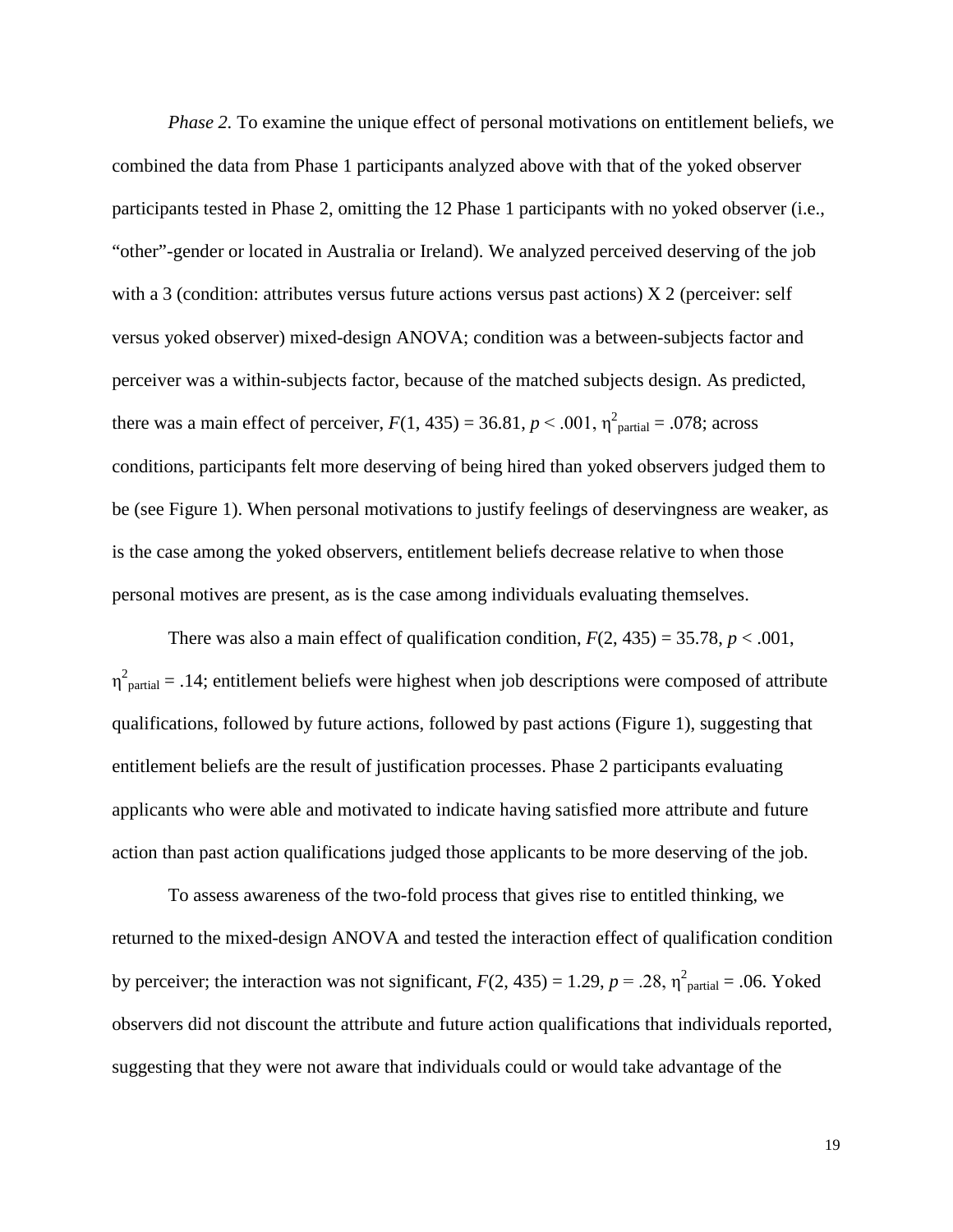vagueness of personal attributes and future actions to inflate personal qualifications and justify entitled beliefs.

We repeated this series of analyses on deserved annual salary (Figure 2). Again, there was a main effect of perceiver,  $F(1, 437) = 17.85$ ,  $p < .001$ ,  $\eta^2$ <sub>partial</sub> = .039, indicating that across</sub> conditions, participants felt deserving of a higher salary than yoked observers judged them to be, and supporting the hypothesis that entitlement beliefs arise in part from personal motivations to justify deservingness. There was also a main effect of qualification condition,  $F(2, 437) = 5.28$ , *p* = .005,  $\eta^2$ <sub>partial</sub> = .024; entitlement beliefs were highest when job descriptions were composed of attribute qualifications, followed by future actions, followed by past actions. The simple effect of qualification condition was significant among participants themselves (as we knew from Phase 1), and among yoked observers,  $F(2, 437) = 3.58$ ,  $p = .029$ . This analysis suggests again that entitlement beliefs are in part the result of the vague nature of the attributes and future actions that can be taken advantage of in the process of justifying entitled thinking.

Finally, we asked whether observers recognize and correct for the combined effect of motivated reasoning and vague qualifications on judgments of deserved pay. Like with the analysis predicting deserving of being hired, the interaction of qualification condition by perceiver on salary estimates was not significant,  $F(2, 437) = 1.61$ ,  $p = .20$ ,  $\eta^2$ <sub>partial</sub> = .007. The effect of condition on deserved salary was similar regardless of whether deserved salary was judged by individuals themselves or yoked observers. Observers either do not recognize or do not correct for the fact that past actions are less amenable to motivated reasoning and therefore are perhaps a more appropriate foundation for deservingness than attributes or future actions.

One limitation of this experiment is that participants were exposed to postings comprised of only one type of qualification. Of the 170 postings we examined in the pre-study, 19 (11.2%)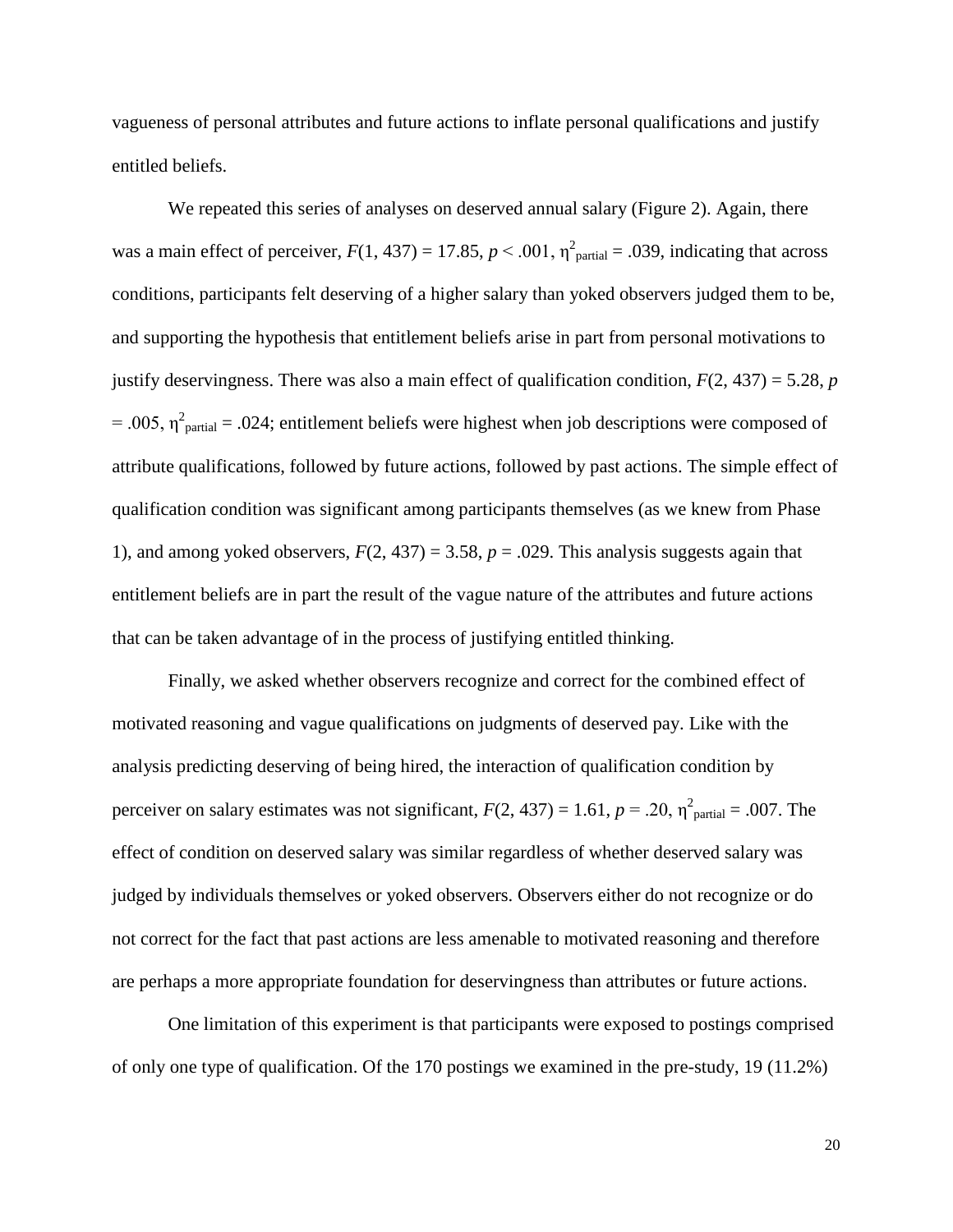included only past action qualifications, but the remainder—the majority—included qualifications of more than one type. Extending our hypotheses to postings that contain mixed qualifications, we predicted that postings that contain a higher-than-average amount of relatively vague qualifications (attributes or future actions) should heighten entitlement, whereas postings that contain a lower-than-average amount of these vague qualifications should dampen entitlement. We tested this prediction in Experiment 2.

#### **Experiment 2**

To test whether our hypotheses are supported even in postings containing a mix of qualification types, we composed three different types of postings, each containing 10 qualifications. The mean (standard deviation) proportion of qualification of each type in the postings examined in the pre-study was attributes 29% (20%), future actions 15% (16%), and past actions 51% (25%). We constructed an "average" ad that represented this distribution, and therefore included 3 attributes, 2 future actions, and 5 past actions. We also constructed a "vague" ad that included 5 attributes, 3 future actions, and 2 past actions, and a "specific" ad that included 1 attribute, 1 future action, and 8 past actions. We predicted that the vague ad, representing approximately 1 standard deviation more vague qualifications than average, would increase entitlement compared to the average, and that the specific ad, representing approximately 1 standard deviation more specific qualifications than average, would decrease entitlement. To power this test we doubled the sample size from Experiment 1-Phase 1, and preregistered the hypotheses and analyses (e.g., Asendorpf, et al., 2013).

We took this opportunity to gain some insight into how these different postings may affect the way a candidate approaches the application process. Candidates who feel more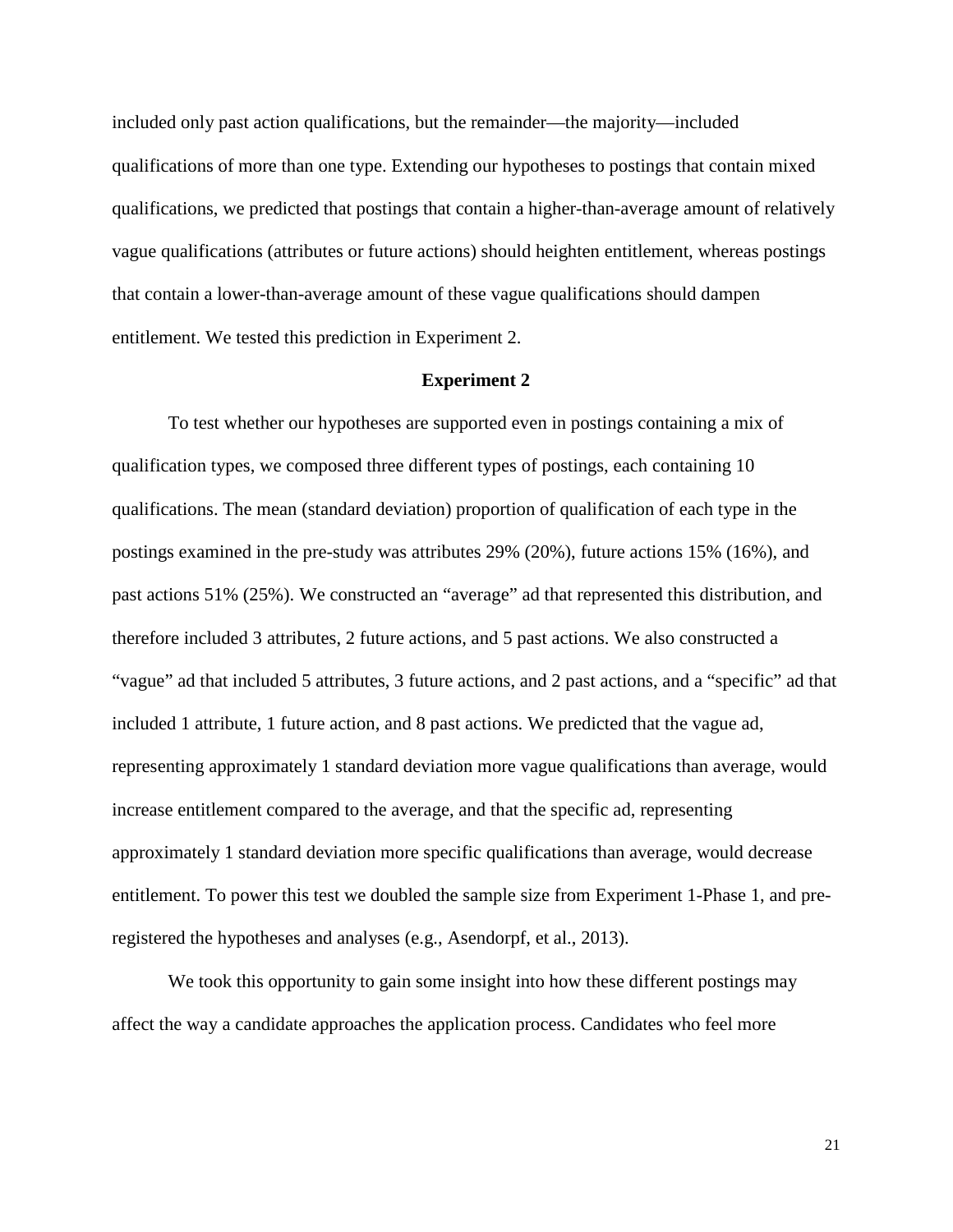deserving should be more confident, and therefore be more likely to apply; we tested this by asking participants if they would apply for a job if it fit their geographical constraints.

#### **Participants and Design**

Participants were 905 adults recruited via Prolific Academic and compensated £0.80. The sample included 453 men, 449 women, and 3 "other"-gendered individuals, with ages ranging from 18 to 70 ( $M = 33$  years,  $SD = 10.54$ ), residents of the United States ( $n = 433, 48\%$ ) or United Kingdom ( $n = 472, 52\%$ ). Among those who were willing to disclose it (97%), average annual net household income fell in the range £18,501-£37,000 for participants in the United Kingdom and \$25,000-\$50,000 for participants in the United States. Participants were randomly assigned to respond to an average job posting (*n* = 302), the vague job posting (*n* = 301), or the specific job posting  $(n = 302)$ . The design and analyses were pre-registered at [http://aspredicted.org/blind.php/?x=6wq6eg.](http://aspredicted.org/blind.php/?x=6wq6eg)

#### **Procedure**

The basic procedure was identical to Phase 1 of Experiment 1. After providing consent and indicating in which of the two countries they were located, each participant saw a job posting with 10 qualifications. For participants in the average posting condition, we randomly drew 3 qualifications drawn from the list of 463 personal attributes coded as such in in the prestudy, 2 qualifications from the list of 268 future actions, and 5 qualifications from the list of 707 past actions. For participants in the vague posting condition, the 10 randomly sampled qualifications instead included 5 attributes, 3 future actions, and 2 past action qualifications. For participants in the specific posting condition, the 10 randomly sampled qualifications included 1 attribute, 1 future action, and 8 past actions.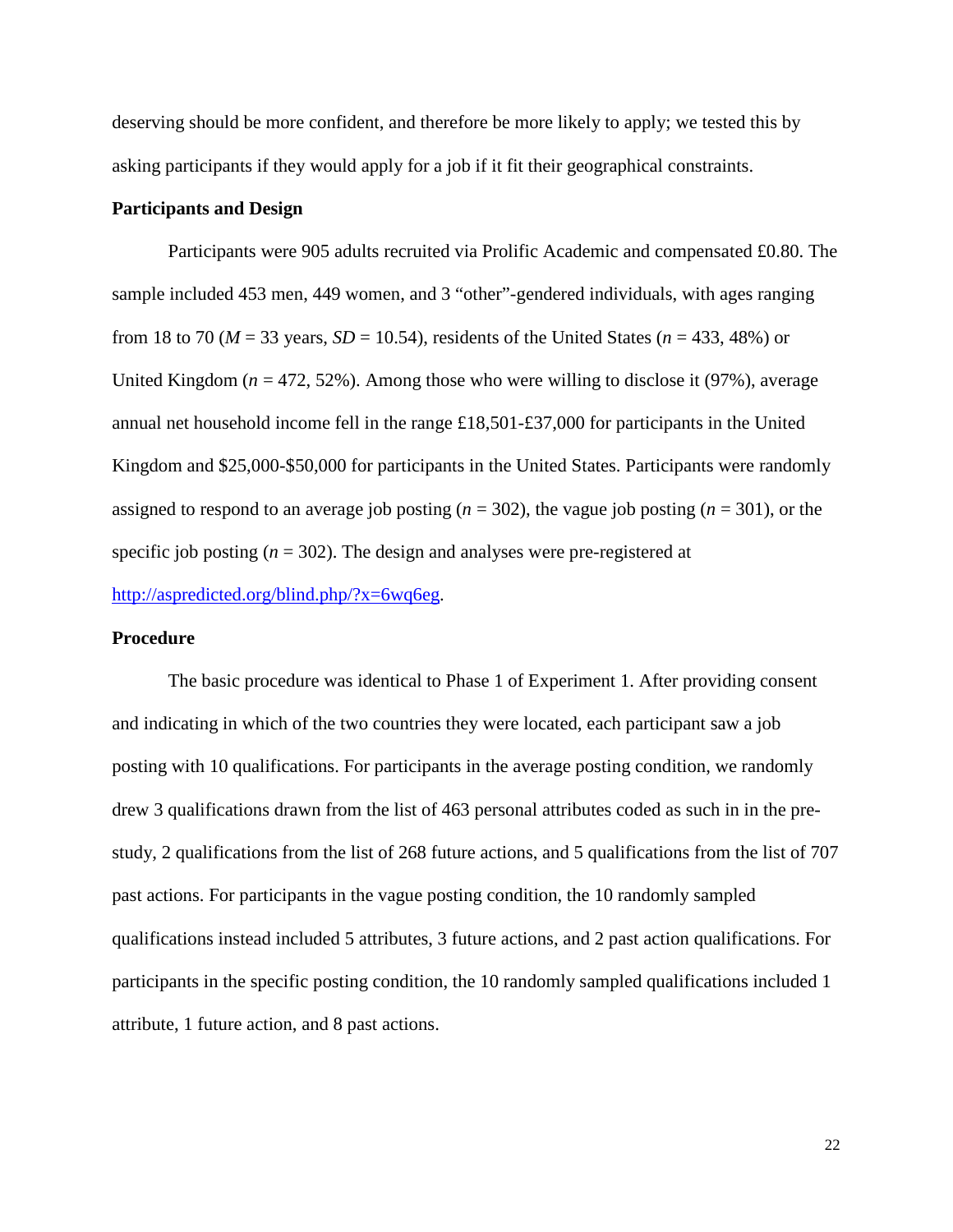After marking those qualifications that they met, and being shown a message indicating how many and which of the 10 they had marked, participants responded to the same two indicators of entitlement beliefs used previously: "Do you feel you deserve a job with our company?" (1=*definitely not*, 7=*definitely yes*), and "If hired, what is the annual salary you deserve to be paid?" As an exploratory measure, they were then asked: "Assuming the job that was advertised fit any geographical constraints you have, how likely is it that you would apply for it?" (1=*extremely unlikely*, 7=*extremely likely*).

Participants then reported age, gender, and net annual household income (a list of 6 categories in the corresponding country's currency, plus the option "prefer not to disclose").

#### **Results and Discussion**

Means by condition are summarized in Table 2. As specified in the pre-registration analysis plan, we performed an ANCOVA testing differences in deservingness as a function of job posting condition, controlling for age, gender, annual household income category, and country of residence. The effect of condition was significant,  $F(2, 892) = 17.33$ ,  $p < .001$ ,  $p<sup>2</sup>$  $=$  .04. Estimated marginal mean deservingness was highest in the vague posting condition ( $M =$ 4.58) followed by the average posting  $(M = 4.23)$ ; deservingness was lowest in the specific posting condition  $(M = 3.78)$ . Post-hoc tests showed that all conditions significantly differed from one another,  $ps < .03$ .

Next we analyzed deserved salary in a parallel analysis. Approximately 1.8% of respondents gave answers of 1200 or below which were presumably shorthand; these responses were multiplied by 1000. Responses from participants in the United Kingdom were converted to US\$ using current exchange rates at xe.com (1 GB $\pounds$  = 1.2415 US\$). Participants felt deserving of annual salaries ranging from \$0 to \$1,489,752 (*M* = \$47,256, *SD* = 59437). Values were log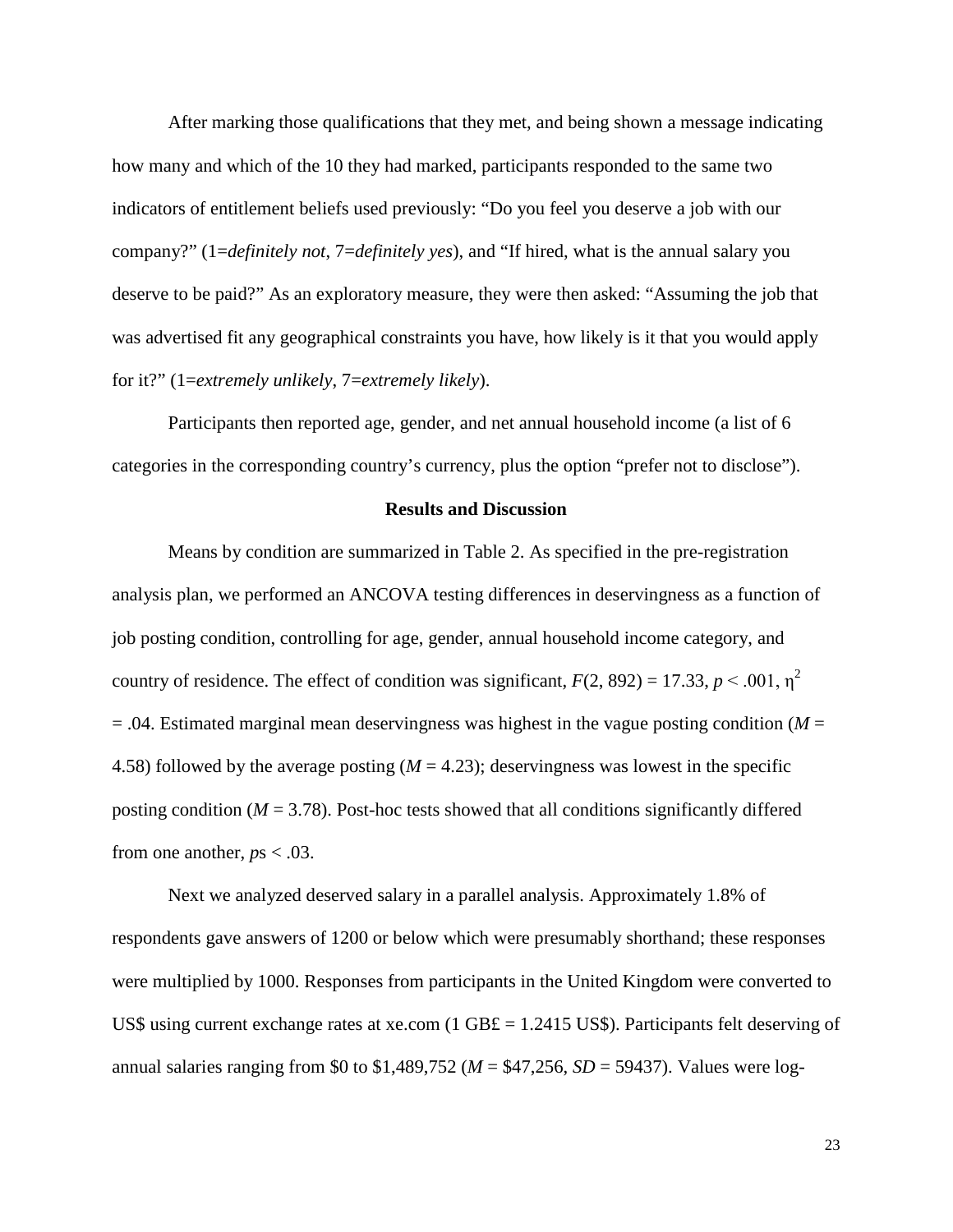transformed (after adding 1) for analysis. Again, the effect of condition was significant, *F*(2,  $892$ ) = 3.14,  $p = .04$ ,  $\eta^2 = .007$ . Participants felt deserving of the highest salary in the vague posting condition ( $M = $41,814$ ) followed by the average posting ( $M = $40,578$ ); deservingness was lowest in the specific posting condition  $(M = $35,631)$ . The post-hoc tests showed that the vague ad and specific ad differed,  $p = 0.054$ ; the other conditions did not differ significantly.

As predicted, participants had marked the highest number of qualifications in the vague posting condition ( $M = 6.38$ ), followed by average posting ( $M = 5.59$ ) and specific posting ( $M =$ 4.50),  $F(2, 902) = 62.69$ ,  $p < .001$ ,  $\eta^2 = .12$ . As in Phase 1 of the previous experiment we tested whether the effect of posting condition on perceived deserving of the job was mediated by the number of qualifications endorsed. As before, the 95% confidence intervals for the indirect effect did not contain 0 for either dummy code (d1 comparing the vague ad to the average ad effect estimate .28, 95% CI [.14, .43]; d2 comparing the specific ad to the average ad effect estimate - .43, 95% CI [-.57, -.30]), indicating that participants who saw postings that were more vague than average felt more deserving, and participants who saw postings that were more specific than average felt less deserving, *because* they were able to report satisfying more or less of the qualifications in the posting.

Finally, we analyzed the additional dependent variable, the likelihood of applying for the job. Responses were in line with deservingness; participants reported that they would be most likely to apply in the vague posting condition  $(M = 3.77)$ , followed by average posting  $(M = 10^{-10})$ 3.49) and specific posting ( $M = 3.06$ ),  $F(2, 892) = 10.53$ ,  $p < .001$ ,  $\eta^2 = .023$ . The post-hoc tests showed that the specific ad differed from the vague ad,  $p < .001$  and from the average ad,  $p$ = .02; the average and vague ads did not differ significantly, *p* = .19. In sum, as predicted,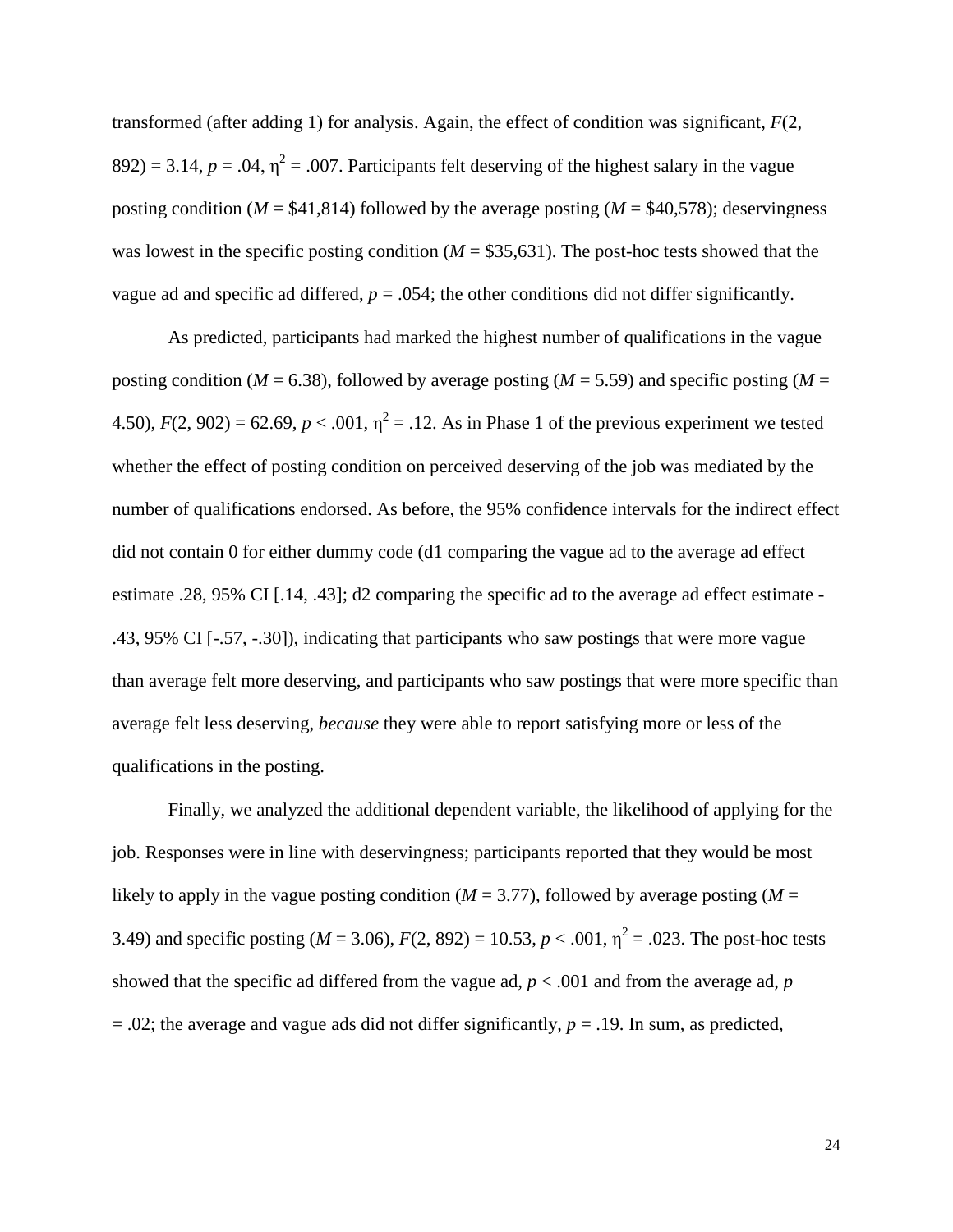participants indicated they would be more likely to apply for the jobs of which they felt more deserving, which were those with average or particularly vague qualifications.

#### **General Discussion**

Job candidates tend to see themselves as more deserving to be hired and deserving of a higher salary than potential employers would say they are. This discrepancy is often referred to as a phenomenon of *entitlement*, and discussed with concern (Harvey & Dasborough, 2015; Twenge, 2006). Ironically, this research suggests that widespread recruitment practices may be contributing to the problem. By advertising vague qualifications that are open to interpretation, companies allow candidates to develop the beliefs that complicate their recruitment and retention. However, our results also suggest that these costs may go hand-in-hand with attracting a large pool of applicants and allowing applicants to feel confident about applying.

When we showed participants' self-endorsed qualifications to a group of yoked observers (Experiment 1-Phase 2), observers saw participants as more deserving to the extent that they had signaled satisfying more qualifications. Notwithstanding their different ambiguity, and given that they had been listed as the basis for recruitment, attributes and future and past actions all served as valid justification for deservingness, as suggested by Lerner's (1987) early theorizing. Some later work has distinguished outcomes based on regulations that define relevant attributes (referred to as "entitlement") from outcomes that are earned with actions (referred to as "deservingness;" Feather, 1999). Although these decisions can be differentiated—one may be deserving of a job but not entitled to it or vice versa (Feather, 2008)—without the instruction to do so, people are inclined to use both attributes and actions to evaluate deserving. It is worth noting that there was no interaction effect of ad type by perceiver (individual versus yoked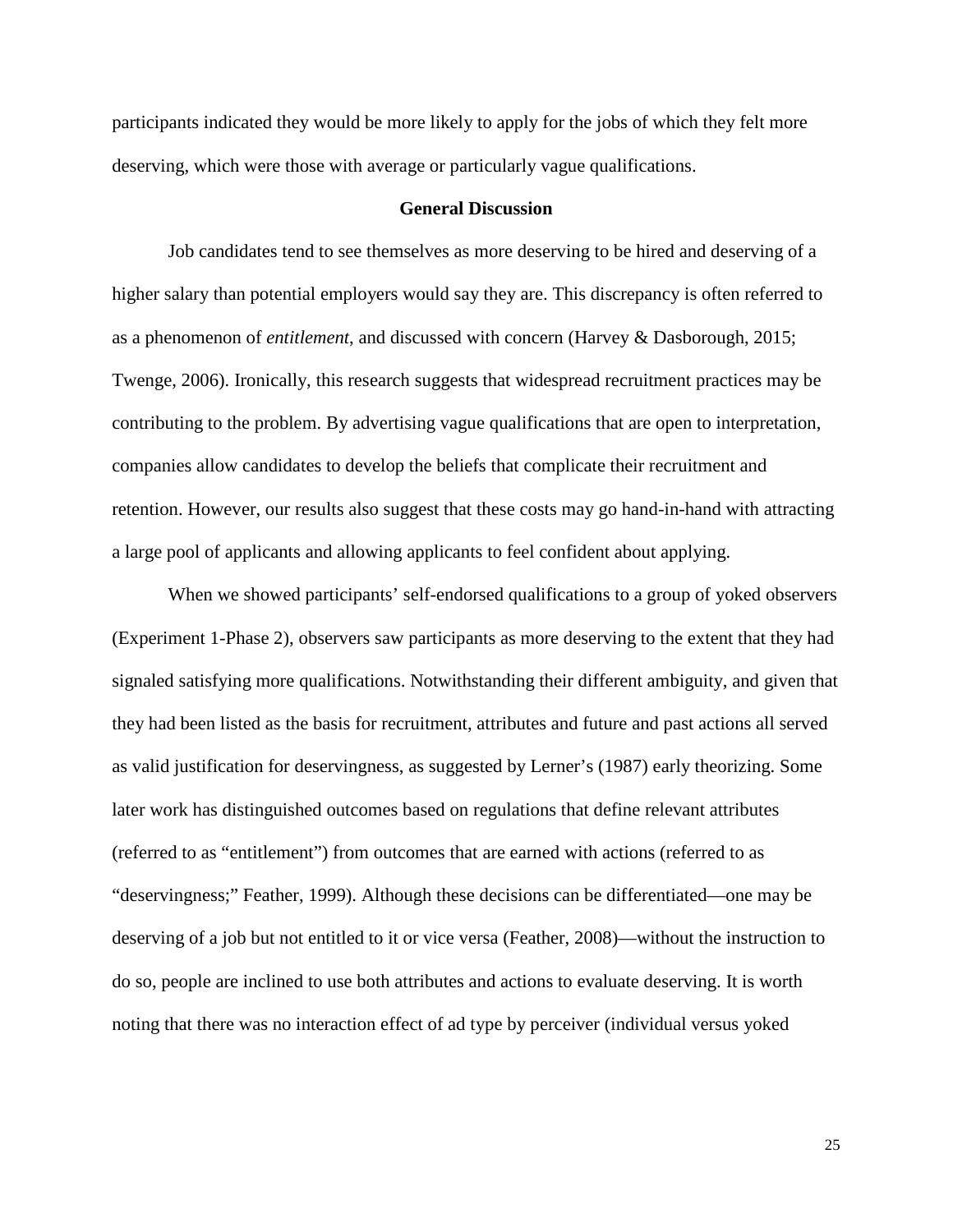observer). Observers, on average, did not recognize that it is easier and therefore less valuable to say one has satisfied an attribute or future action qualification than a past action qualification.

One difference between our experiment and real recruitment is that unlike our yoked observers, managers and human resource professionals do not have to take candidates' word as to whether they satisfy given qualifications. Instead, these professionals usually draw their own conclusions. Devoid of personal motivation to see oneself as deserving, these observers' conclusions are unlikely to be as flattering as what individuals believe about themselves. People do not leverage the ambiguity of traits or future actions to give others the same benefit of the doubt they give themselves (Dunning et al., 1989, 1991; Helzer & Dunning, 2012; Kruger & Gilovich, 2004); observers weight the outcomes of others' actions more than their intentions (Mazzocco, Alicke, & Davis, 2004; Sezer, Zhang, Gino, & Bazerman, 2016). Managers and human resource professionals would likely not indicate that a given candidate had satisfied quite so many attribute or future action qualifications as a candidate herself would argue, because the motivation to justify the candidate's deservingness is lacking. By extension, these professionals would not necessarily conclude that applicants who self-report satisfying these qualifications are particularly deserving, unlike our yoked observers who had only the applicants' statements to rely on. On the other hand, managers who are incentivized to make a hire, or have invested effort developing an employee, might actually *be* motivated to justify a candidate's deservingness, and many prefer to use subjective measures for selection (Highhouse, 2008). When evaluations are being conducted by similarly-motivated evaluators, clear specific past action qualifications might help mitigate judgmental biases.

#### **Strengths, Limitations, and Future Directions**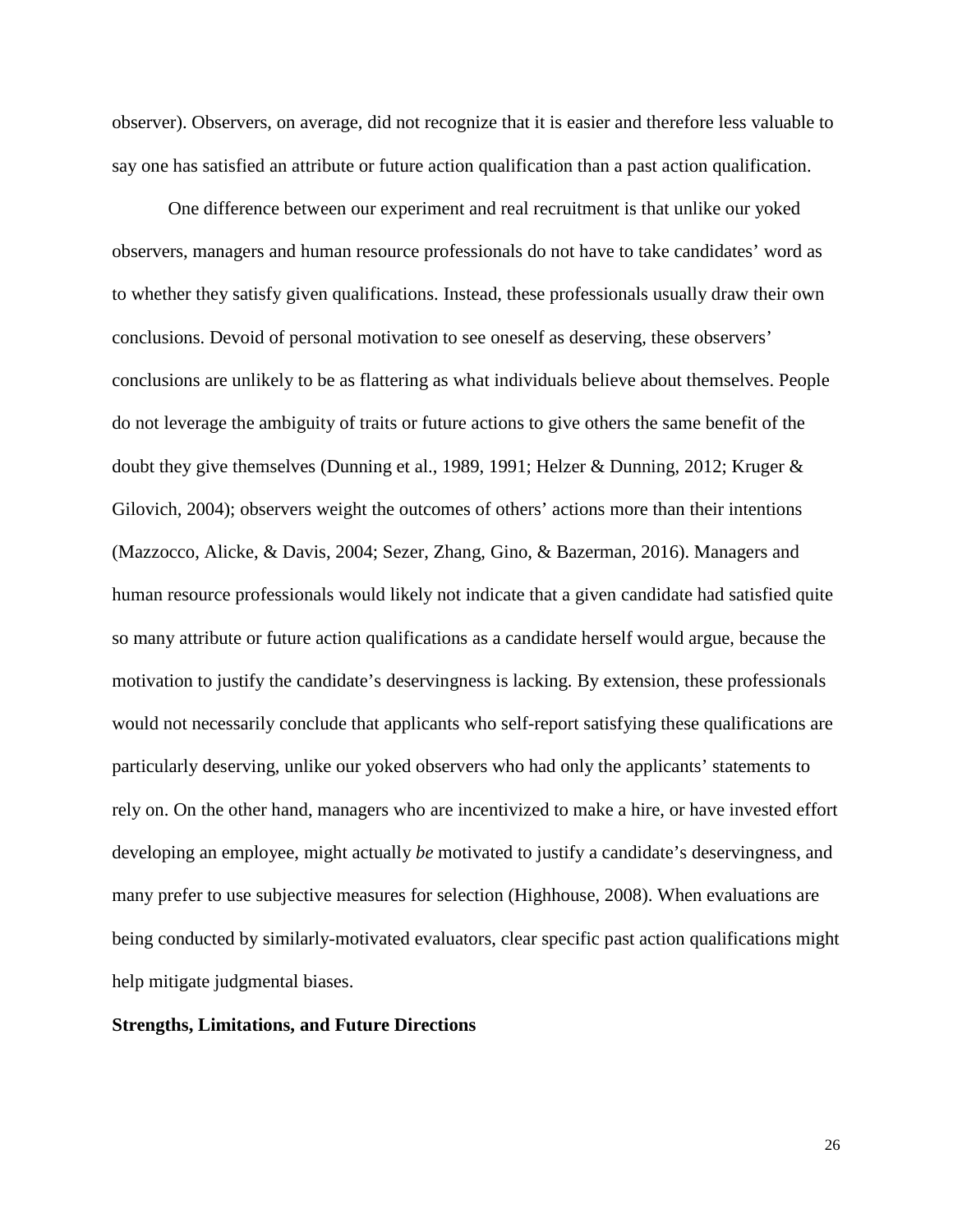Strengths of this research include the use of real job postings as stimuli and a relatively large (total  $N = 1777$ ) sample of participants in the two experiments. Notably, this sample was also relatively diverse, comprising both young and older adults in four countries, with a range of incomes. These participants facilitate generalizing to the global worker pool (Landers  $\&$ Behrend, 2015). More generally, our experiments complement previous research on entitlement, much of which has focused on individual differences. It is clearly important to know how to identify the employees who are chronically high in entitlement, and how they came to be that way. However, it is also useful for companies to be able to design managerial practices like recruitment in ways that restrain employees' entitlement beliefs, in addition to or instead of trying to identify and avoid hiring highly entitled individuals.

In building on this work, researchers might take as a starting point the observation that differences in rated specificity of these categories of qualifications are averages; not all attributes and future actions are more vague than all past actions. Future research could examine, for instance, whether there are systematic ways to make attribute qualifications more specific, and if so, whether doing this dampens entitlement beliefs. Recruiters might also carefully consider whether other ways of categorizing qualifications, such as into Knowledge, Skills, and Abilities (KSAs), reveals systematic variation in vagueness (i.e., "abilities" may be more open to interpretation than observable skills) and if so, whether it would be advisable to add or remove some of these qualifications from postings.

The present research is limited by the fact that participants viewed job ads only hypothetically; although they are working and may be looking for a new job, they were not real applicants. However, we suspect that our results would only be stronger with real applicants. The motivation to secure a job and high salary is stronger in responding to real as opposed to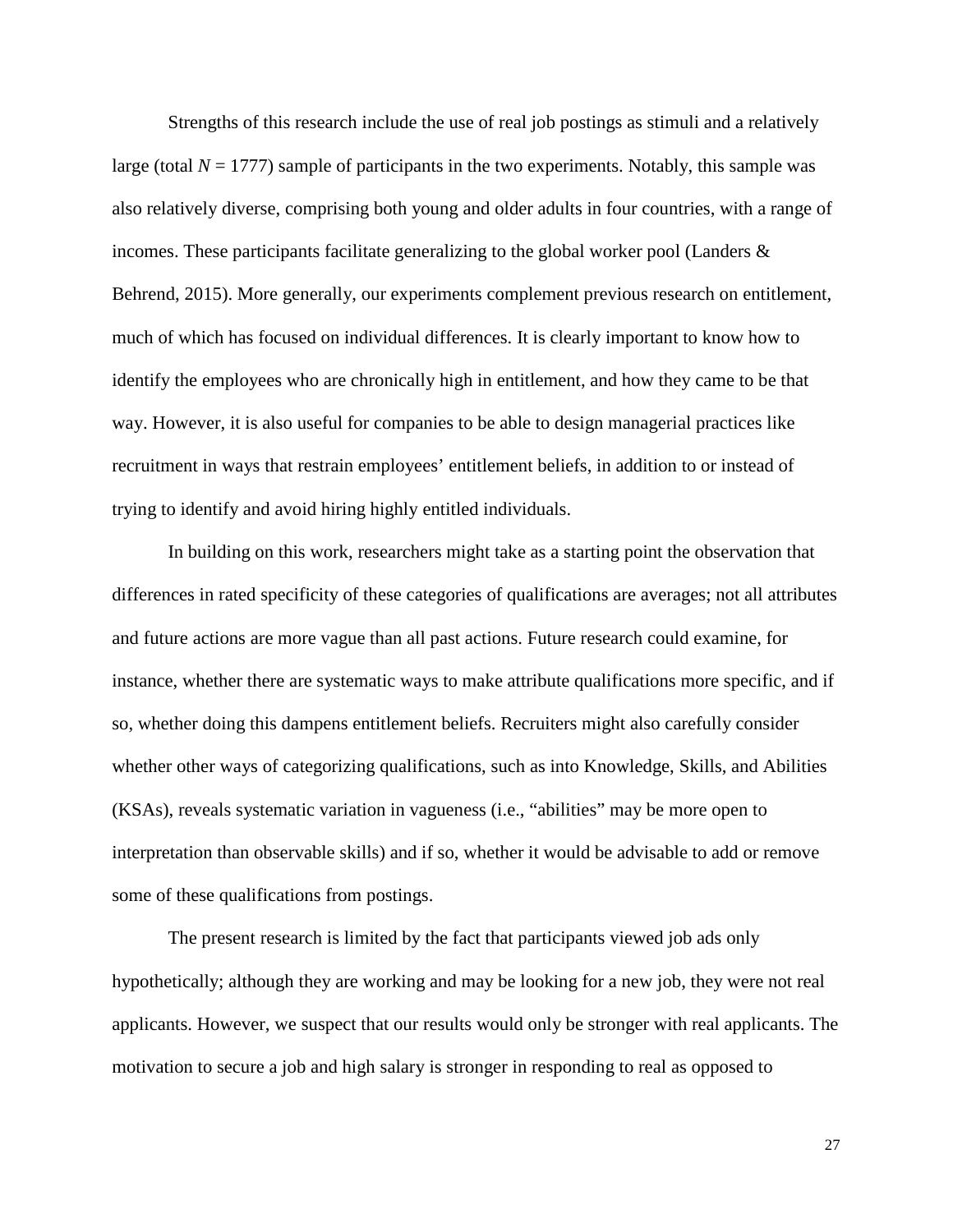hypothetical postings, so workers are likely to deploy motivated reasoning more intensely to the extent that they are able. Real applicants and workers are thus likely to inflate their reports about satisfying attribute and future action qualifications even more than our participants did. Whereas these types of qualifications allow entitlement beliefs to emerge, people have relatively little flexibility in claiming they performed a particular behaviour in the past if they did not (Dunning et al., 1989), restraining the development of entitlement beliefs. Testing these hypotheses with current employees by modifying the job descriptions for those undergoing review, for instance, would be another promising future direction.

#### **Practical Implications**

Our experiments suggest that when job postings are composed of past actions more so than attributes or future actions, people will on average see themselves as less deserving. Companies wishing to restrain entitlement in applicants could advertise a higher proportion of past action qualifications. This is likely to produce applicants with lower salary expectations, and perhaps reduce problematic behavior linked to entitlement (see Fisk, 2010). On the other hand, the results of Experiment 2 suggest that this benefit to companies comes at the expense of attracting fewer candidates. Those companies wishing to attract the largest pool of applicants might decide, instead, to advertise a higher proportion of attribute or future action qualifications; recognizing that such postings inflate entitlement beliefs, these companies should be prepared to take other action (e.g. stating the salary range on offer directly).

It is worth considering the implications for applicants as well as companies. Applicants who see postings with a high proportion of relatively vague qualifications are not only more likely to apply, they may interview with confidence and be likely to land the position. Indeed, those who feel entitled to a high salary may negotiate vigorously and end up relatively highly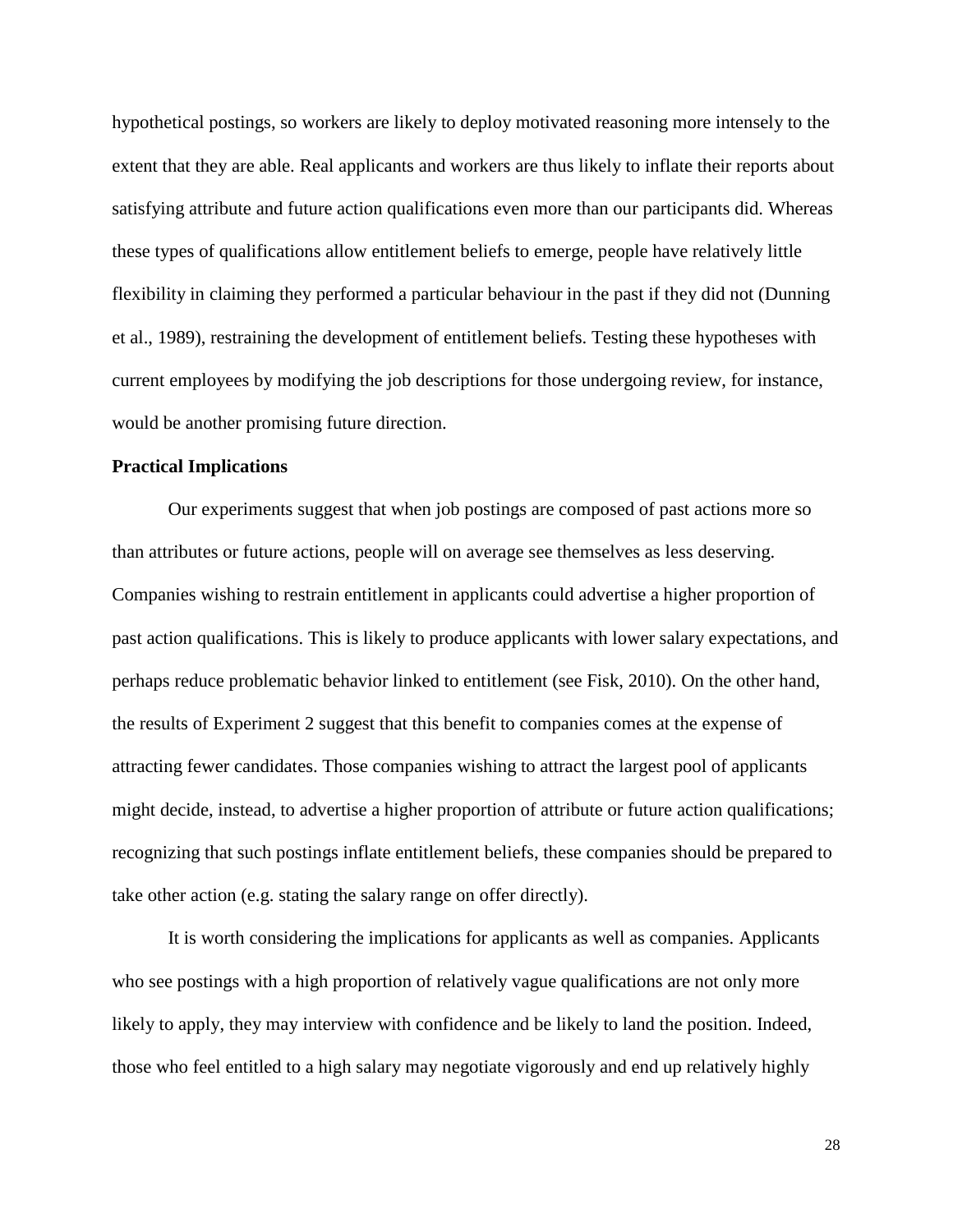paid. However, in the interest of understanding an employer's perspective, applicants and employees might find it useful to ask managers to identify the specific actions that make one deserving of hiring, promotion, or other desirable outcomes. Because these qualifications are less amenable to motivated reasoning, relying on them may facilitate agreement about entitlement.

#### **Conclusion**

Whereas most previous research has focused on pervasive individual differences in entitlement beliefs, this research picks up on one potentially causal factor whereby situations contribute to these beliefs, which managers find problematic. Entitlement beliefs entail both personal motivations to see oneself as deserving and the ability to justify those motivated judgments. Accordingly, people feel more deserving when qualifications for a job are vague and thus amenable to motivated reasoning.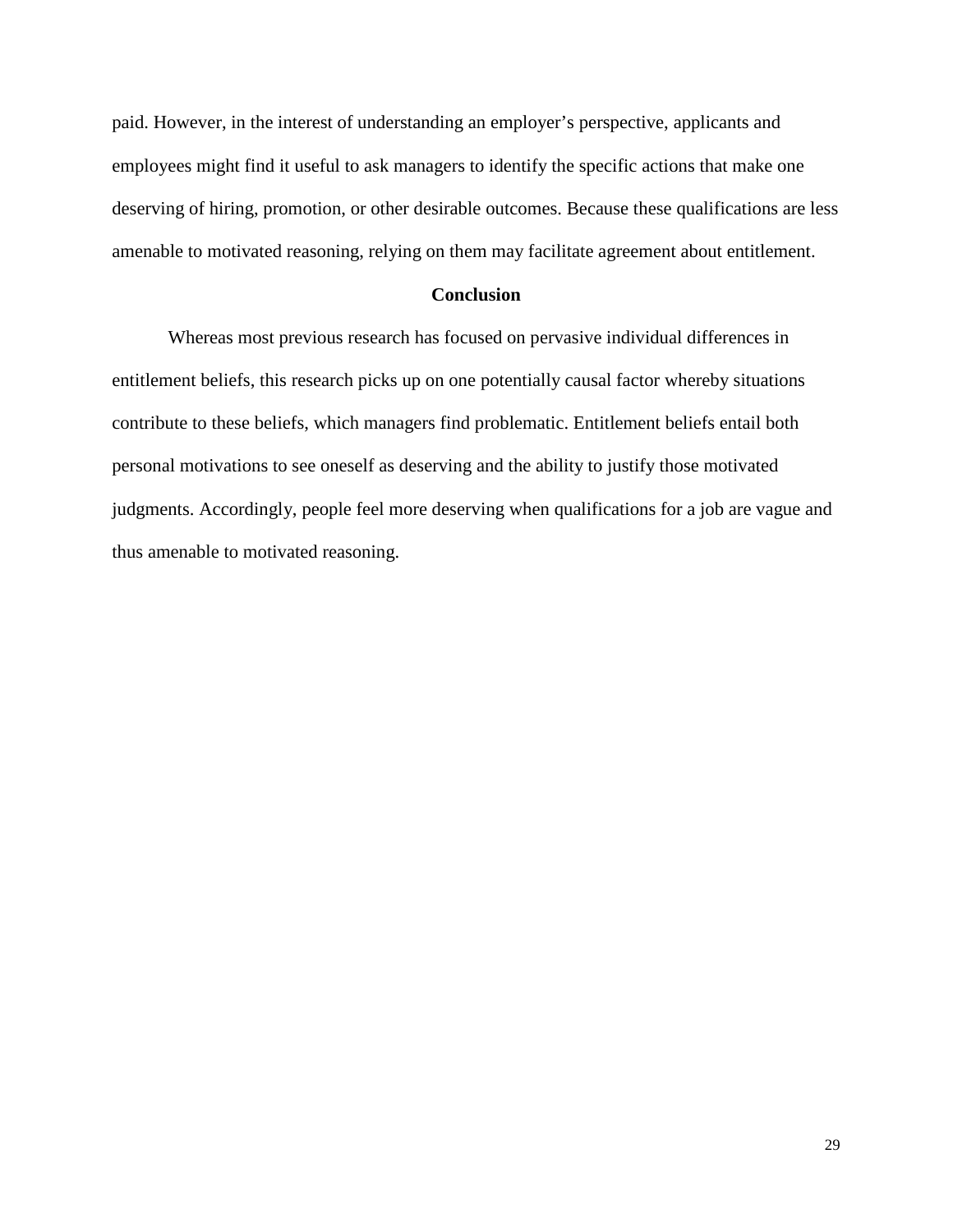#### References

Asendorpf, J. B., Conner, M., De Fruyt, F., De Houwer, J., Denissen, J. J. A., Fielder, K., Fiedler, S., Funder, D. C., Kleigl, R., Nosek, B. A., Perugini, M., Roberts, B. W., Schmitt, M., van Aken, M. A. G., Weber, H., & Wicherts, J. M. (2013) Recommendations for increasing replicability in psychology. *European Journal of Personality, 27,* 108–119.

Aspiring Minds (2016). *Skill Map U.S. 2016.* Retrieved from [http://www.aspiringminds.com/sites/default/files/Skill%20Map%20-](http://www.aspiringminds.com/sites/default/files/Skill%20Map%20-%20U.S.%202016.pdf) [%20U.S.%202016.pdf](http://www.aspiringminds.com/sites/default/files/Skill%20Map%20-%20U.S.%202016.pdf) on November 7, 2016.

- Baird, C. H. (2015). *Myths, exaggerations, and uncomfortable truths: The real story behind Millennials in the workplace.* IBM Institute for Business Value. Retrieved from <http://www-935.ibm.com/services/us/gbs/thoughtleadership/millennialworkplace/>
- Bisceglia, S. (September 5, 2014). Outside opinion: Millennials frustrate HR execs. Chicago Tribune. Retrieved from [http://www.chicagotribune.com/business/ct-hiring-millennials](http://www.chicagotribune.com/business/ct-hiring-millennials-outside-opinion-0907-biz-20140905-story.html)[outside-opinion-0907-biz-20140905-story.html](http://www.chicagotribune.com/business/ct-hiring-millennials-outside-opinion-0907-biz-20140905-story.html)
- Boiney, L. G., Kennedy, J., & Nye, P. (1997). Instrumental bias in motivated reasoning: More when more is needed. *Organizational Behavior and Human Decision Processes*, *72*(1), 1- 24.
- Campbell, W. K., Bonacci, A. M., Shelton, J., Exline, J. J., & Bushman, B. J. (2004). Psychological entitlement: Interpersonal consequences and validation of a self-report measure. *Journal of Personality Assessment, 83,* 29–45.
- Cantor, N., & Mischel, W. (1979). Prototypes in person perception. In L. Berkowitz (Ed.), *Advances in experimental social psychology* (Vol. 12, pp. 3–52). New York: Academic Press.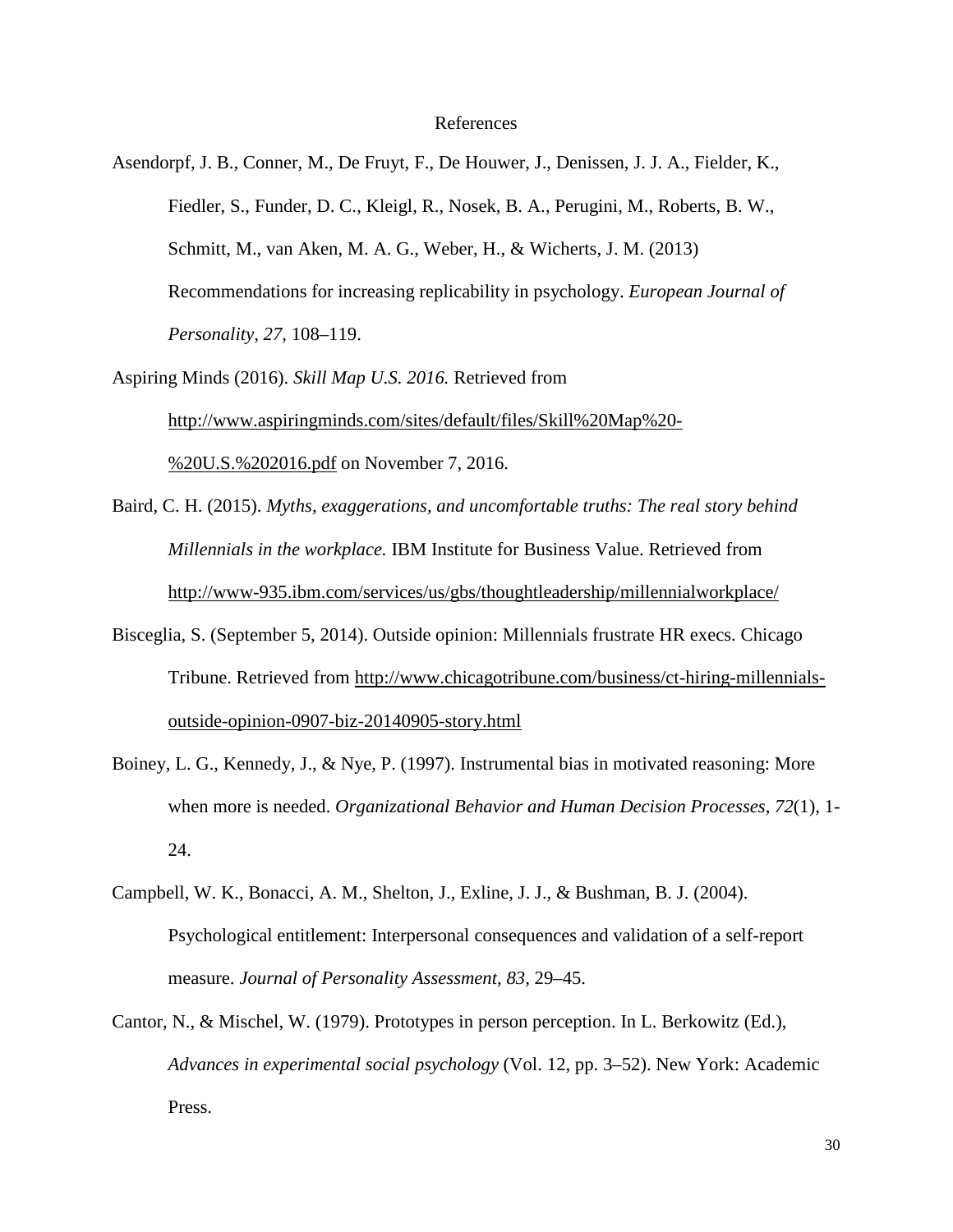- De Cremer, D., Van Knippenberg, B., Van Knippenberg, D., Mullenders, D., & Stinglhamber, F. (2005). Rewarding leadership and fair procedures as determinants of self-esteem. *Journal of Applied Psychology*, *90*, 3.
- Dunning, D., Meyerowitz, J. A., & Holzberg, A. D. (1989). Ambiguity and self-evaluation: The role of idiosyncratic trait definitions in self-serving assessments of ability. *Journal of Personality and Social Psychology*, *57*, 1082.
- Dunning, D., Perie, M. & Story, A. L. (1991). Self-serving prototypes of social categories. *Journal of Personality and Social Psychology, 61*, 957-968.
- Dweck, C. S., & Leggett, E. L. (1988). A social–cognitive approach to motivation and personality. *Psychological Review, 95,* 256–273.
- Feather, N. T. (1999). Judgments of deservingness: Studies in the psychology of justice and achievement. *Personality and Social Psychology Review, 3,* 86–107.
- Feather, N. T. (2008). Perceived legitimacy of a promotion decision in relation to deservingness, entitlement, and resentment in the context of affirmative action and performance. *Journal of Applied Social Psychology*, *38*, 1230-1254.
- Fisk, G. M. (2010). "I want it all and I want it now!" An examination of the etiology, expression, and escalation of excessive employee entitlement. *Human Resource Management Review, 20,* 102–114.
- Gollwitzer, P. M., Sheeran, P., Michalski, V., & Seifert, A. E. (2009). When intentions go public: Does social reality widen the intention-behavior gap? *Psychological Science*, *20*, 612-618.
- Hafer, C. L., & Begue, L. (2005). Experimental research on just-world theory: problems, developments, and future challenges. *Psychological Bulletin*, *131*, 128.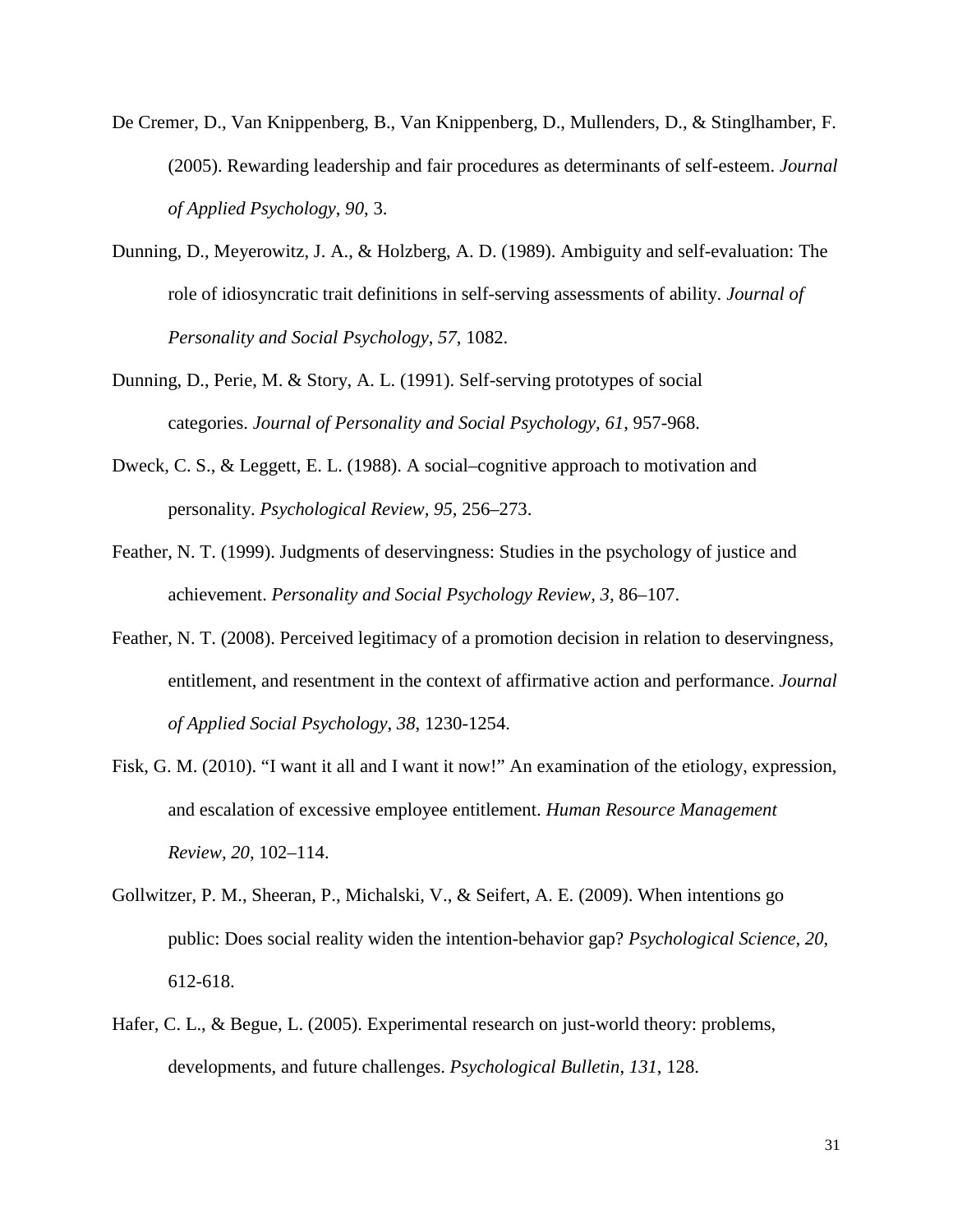- Harvey, P., & Dasborough, M. T. (2015), Entitled to solutions: The need for research on workplace entitlement. *Journal of Organizational Behavior*, *36,* 460–465.
- Harvey, P., & Harris, K. J. (2010). Frustration-based outcomes of entitlement and the influence of supervisor communication. *Human Relations*, *63*, 1639-1660.
- Hayes, A. F. (2013). *Introduction to mediation, moderation, and conditional process analysis: A regression-based approach*. Guilford Press.
- Hayes, A. F., & Preacher, K. J. (2014). Statistical mediation analysis with a multicategorical independent variable. *British Journal of Mathematical and Statistical Psychology*, *67*, 451-470.
- Helzer, E. G., & Dunning, D. (2012). Why and when peer prediction is superior to selfprediction: the weight given to future aspiration versus past achievement. *Journal of Personality and Social Psychology*, *103*, 38.
- Highhouse, S. (2008). Stubborn reliance on intuition and subjectivity in employee selection. *Industrial and Organizational Psychology*, *1*, 333-342.
- Jordan, P. J., Ramsay, S., & Westerlaken, K. M. (2016). A review of entitlement: Implications for workplace research. *Organizational Psychology Review*, 2041386616647121.
- Kivetz, R., & Zheng, Y. (2006). Determinants of justification and self-control. *Journal of Experimental Psychology: General, 135*, 572-587.
- Kruger, J. (1999). Lake Wobegon be gone! The" below-average effect" and the egocentric nature of comparative ability judgments. *Journal of Personality and Social Psychology*, *77*, 221.
- Kruger, J., & Burrus, J. (2004). Egocentrism and focalism in unrealistic optimism (and pessimism). *Journal of Experimental Social Psychology*, *40*, 332-340.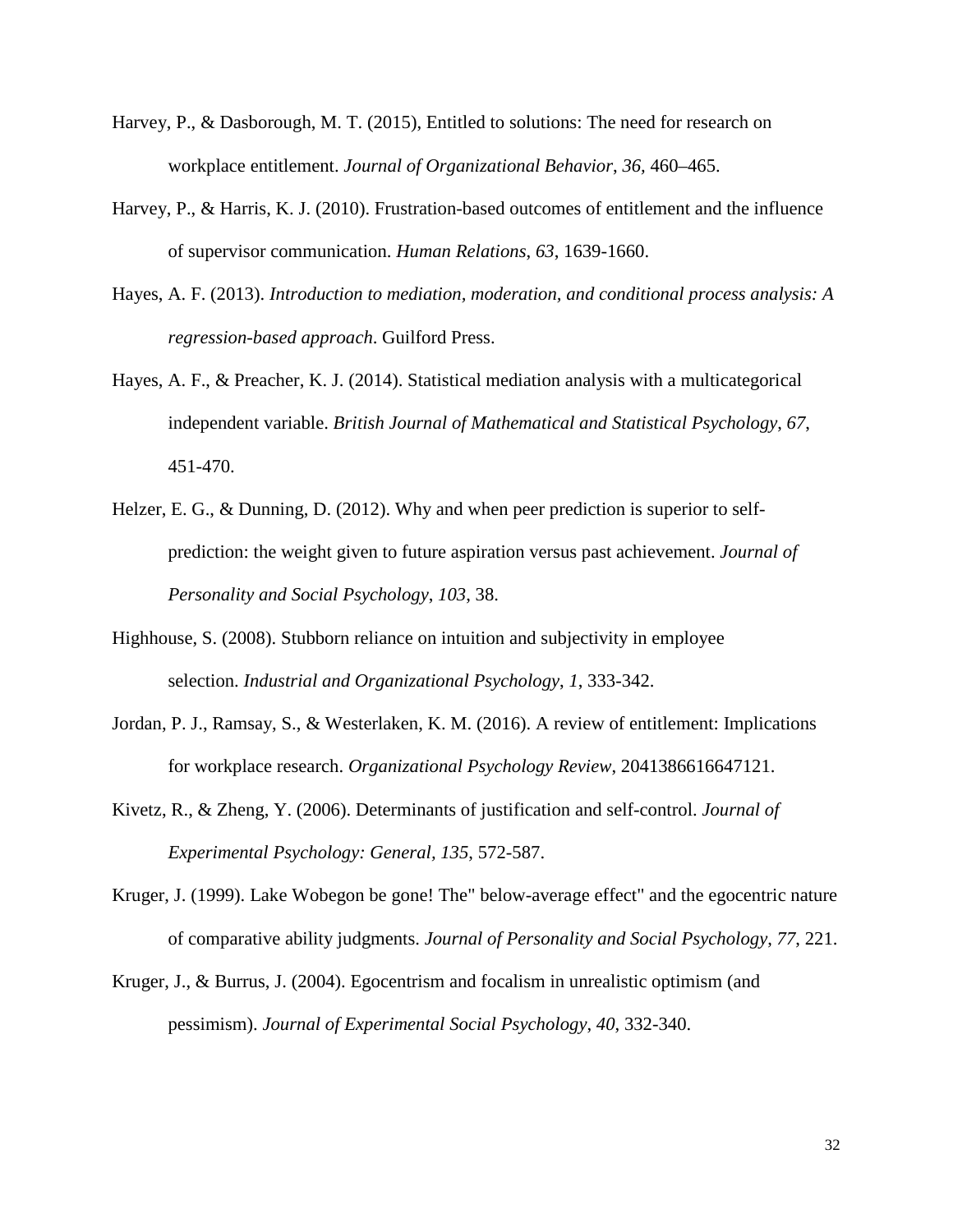- Kruger, J., & Gilovich, T. (2004). Actions, intentions, and self-assessment: The road to selfenhancement is paved with good intentions. *Personality and Social Psychology Bulletin, 30,* 328-339.
- Kunda, Z. (1990). The case for motivated reasoning. *Psychological Bulletin*, *108*(3), 480.
- Kunda, Z., & Sanitioso, R. (1989). Motivated changes in the self-concept. *Journal of Experimental Social Psychology*, *25*, 272–285.
- Landers, R. N., & Behrend, T. S. (2015). An inconvenient truth: Arbitrary distinctions between organizational, Mechanical Turk, and other convenience samples. *Industrial and Organizational Psychology*, *8*, 142–164.
- Lerner, M. J. (1987). Integrating societal and psychological rules of entitlement: The basic task of each social actor and fundamental problem for the social sciences. *Social Justice Research*, *1*, 107-125.
- Lerner, M. J., & Simmons, C. H. (1966). Observer's reaction to the "innocent victim": compassion or rejection? *Journal of Personality and Social Psychology*, *4*, 203.
- Major, B. (1994). From social inequality to personal entitlement: The role of social comparisons, legitimacy appraisals, and group membership. In M. Zanna (Ed.), *Advances in experimental social psychology,* (Vol. 26, pp. 293-355). [http://dx.doi.org/10.1016/S0065-](http://dx.doi.org/10.1016/S0065-2601(08)60156-2) [2601\(08\)60156-2.](http://dx.doi.org/10.1016/S0065-2601(08)60156-2)
- Mazzocco, P.J., Alicke, M.D. & Davis, T.L. (2004). On the robustness of outcome bias: No constraint by prior culpability. *Basic and Applied Social Psychology, 26,* 131–146.
- Mischel, W., & Shoda, Y. (1995). A cognitive–affective system theory of personality: Reconceptualizing situations, dispositions, dynamics, and invariance in personality structure. *Psychological Review, 102,* 246– 268.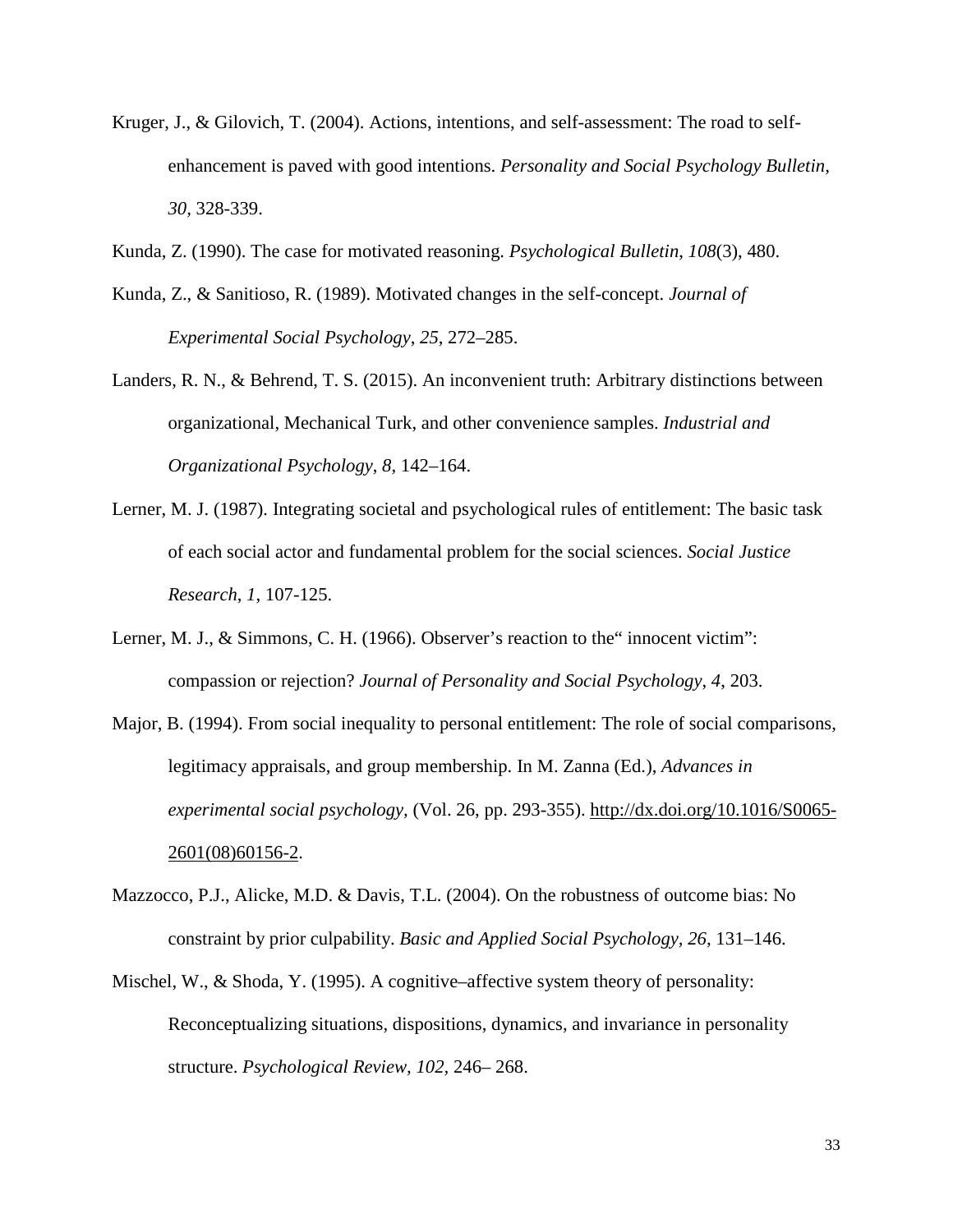- Moeller, S. J., Crocker, J., & Bushman, B. J. (2009). Creating hostility and conflict: Effects of entitlement and self-image goals. *Journal of Experimental Social Psychology*, *45*, 448– 452.
- Montada, L. & Lerner, M.J. (Eds.). (1998). *Responses to victimizations and belief in a just world.* New York: Plenum Press.
- Mueller, M. P. (March 23, 2012). How to manage (and avoid) entitled employees. Retrieved from [http://boss.blogs.nytimes.com/2012/03/23/managing-and-avoiding-entitled](http://boss.blogs.nytimes.com/2012/03/23/managing-and-avoiding-entitled-employees/?_r=0)employees/?  $r=0$  September 7, 2016.
- Naumann, S. E., Minsky, B. D., & Sturman, M. C. (2002). The use of the concept 'entitlement' in management literature: A historical review, synthesis, and discussion of compensation policy implications*. Human Resource Management Review, 12,* 145–166.
- Peer, E., Brandimarte, L., Samat, S., & Acquisti, A. (2017). Beyond the Turk: alternative platforms for crowdsourcing behavioral research. *Journal of Experimental Social Psychology*, *70*, 153-163.
- Roberts, B. W., Edmonds, G., & Grijalva, E. (2010). It is developmental me, not Generation Me developmental changes are more important than generational changes in Narcissism— Commentary on Trzesniewski & Donnellan (2010). *Perspectives on Psychological Science*, *5*, 97-102.
- Ross, M., & Sicoly, F. (1979). Egocentric biases in availability and attribution. *Journal of Personality and Social Psychology, 37,* 322-336.
- Sanitioso, R., Kunda, Z., & Fong, G. T. (1990). Motivated recruitment of autobiographical memories. *Journal of Personality and Social Psychology*, *59*, 229.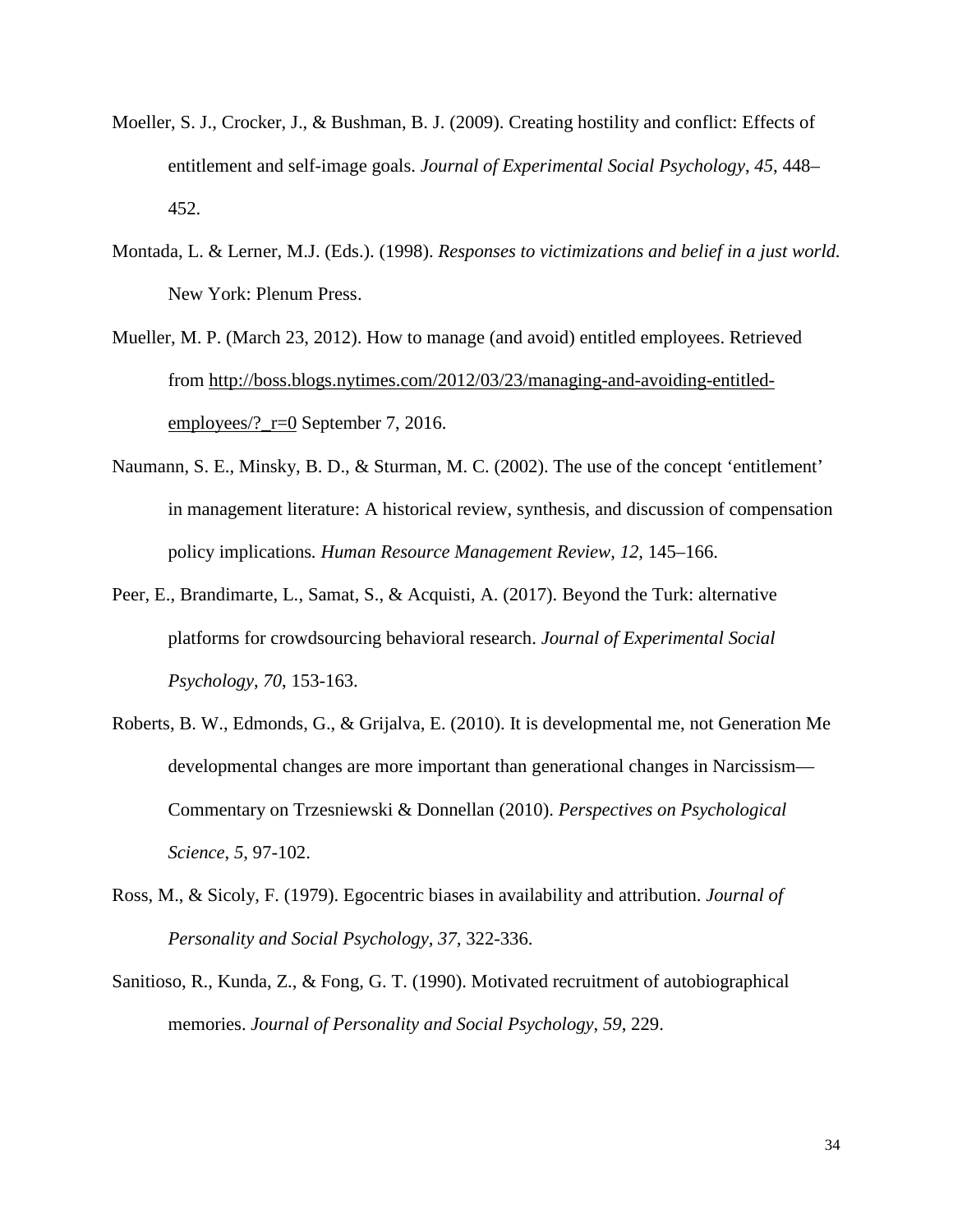- Seta, J. J., & Seta, C. E. (1996). Big fish in small ponds: A social hierarchy analysis of intergroup bias. *Journal of Personality and Social Psychology*, *71*, 1210.
- Sezer, O., Zhang, T., Gino, F., & Bazerman, M. H. (2016). Overcoming the outcome bias: Making intentions matter. *Organizational Behavior and Human Decision Processes*, *137*, 13-26.
- Thompson, L., & Loewenstein, G. (1992). Egocentric interpretations of fairness and interpersonal conflict. *Organizational Behavior and Human Decision Processes*, *51*, 176- 197.
- Tomlinson, E. C. (2013). An integrative model of entitlement beliefs. *Employee Responsibilities and Rights Journal, 25,* 67-87.
- Trope, Y. (1986). Identification and inferential processes in dispositional attribution. *Psychological Review, 93,* 239–257.
- Trope, Y. (1989). Levels of inference in dispositional judgment. *Social Cognition, 7,* 296–314.
- Twenge, J. M. (2006). *Generation Me: Why today's young Americans are more confident, assertive, entitled -- and more miserable than ever before.* New York: Free Press.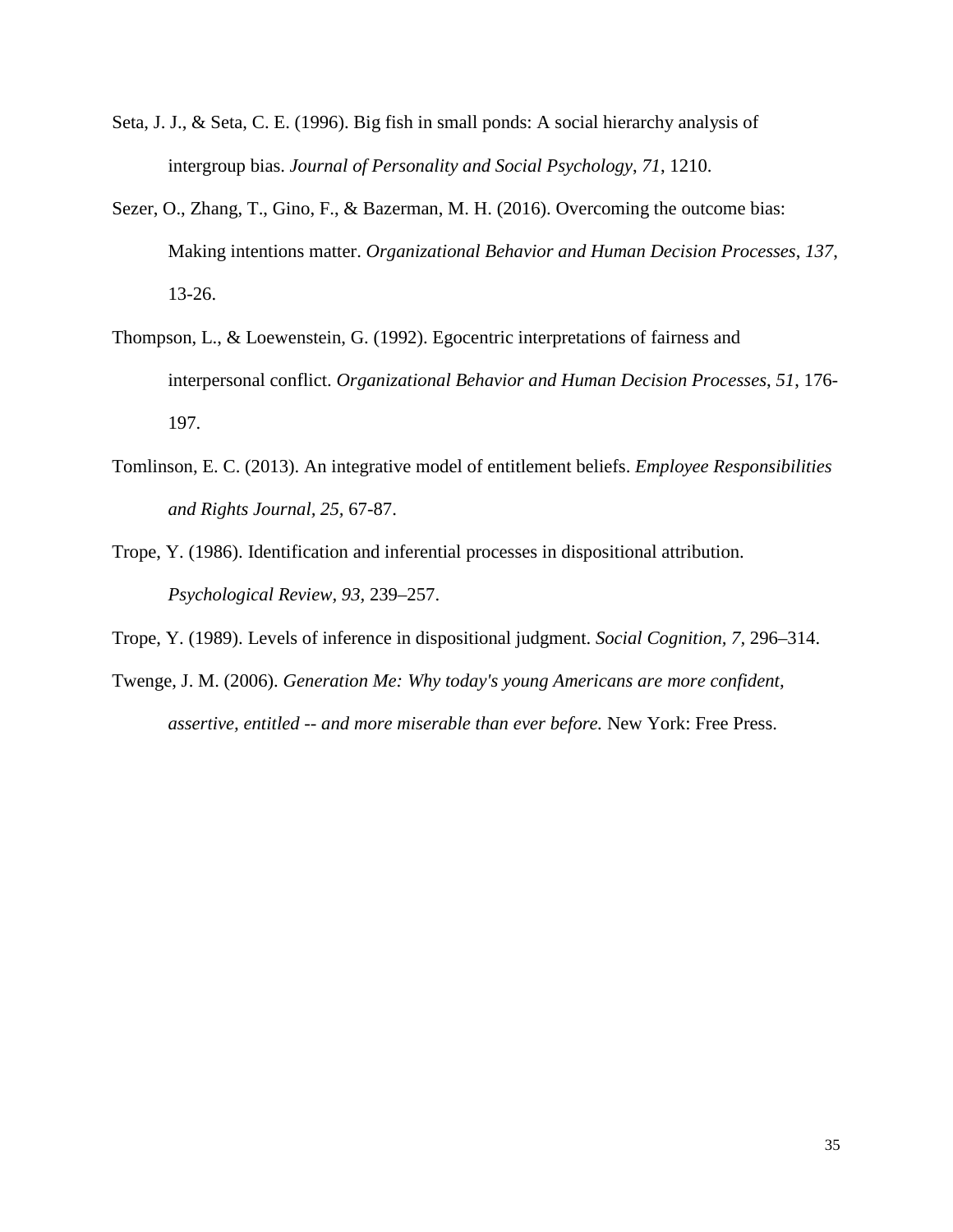### Table 1

## *Examples of qualification types as coded in pre-study*

| Personal attribute                                                                           | <i>Future action</i>                                                                                                                                                  | Past action                                                                                                                         |  |
|----------------------------------------------------------------------------------------------|-----------------------------------------------------------------------------------------------------------------------------------------------------------------------|-------------------------------------------------------------------------------------------------------------------------------------|--|
| You have a strong work ethic                                                                 | Ability to analyze financial<br>reports                                                                                                                               | Associate's degree preferred                                                                                                        |  |
| Strong analytical and problem<br>solving skills                                              | Acquire 20 hours of continuing<br>education every two years                                                                                                           | Candidate will have PR<br>experience                                                                                                |  |
| Excellent organizational,<br>analytical and problem solving<br>skills                        | Must obtain and maintain a<br>security clearance throughout<br>the course of employment                                                                               | Experience in cleaning or<br>custodian work is helpful but<br>may not always be required                                            |  |
| Sensitivity to culturally diverse<br>subject matter and work<br>environment                  | Must be willing to work a<br>flexible schedule based on<br>business needs; including<br>evening, weekends and<br>holidays                                             | Experience creating and<br>maintaining technical<br>documentation, test plans and<br>implementation plans                           |  |
| Ability to define problems,<br>collects data, establish facts,<br>and draw valid conclusions | Provides administrative<br>support to business operations<br>by performing processing tasks<br>such as data entry, scanning,<br>mail sorting or similar<br>activities | Proficient use of technology;<br>including, Microsoft Word,<br>Excel, e-mail, Web-enabled<br>applications, and database<br>software |  |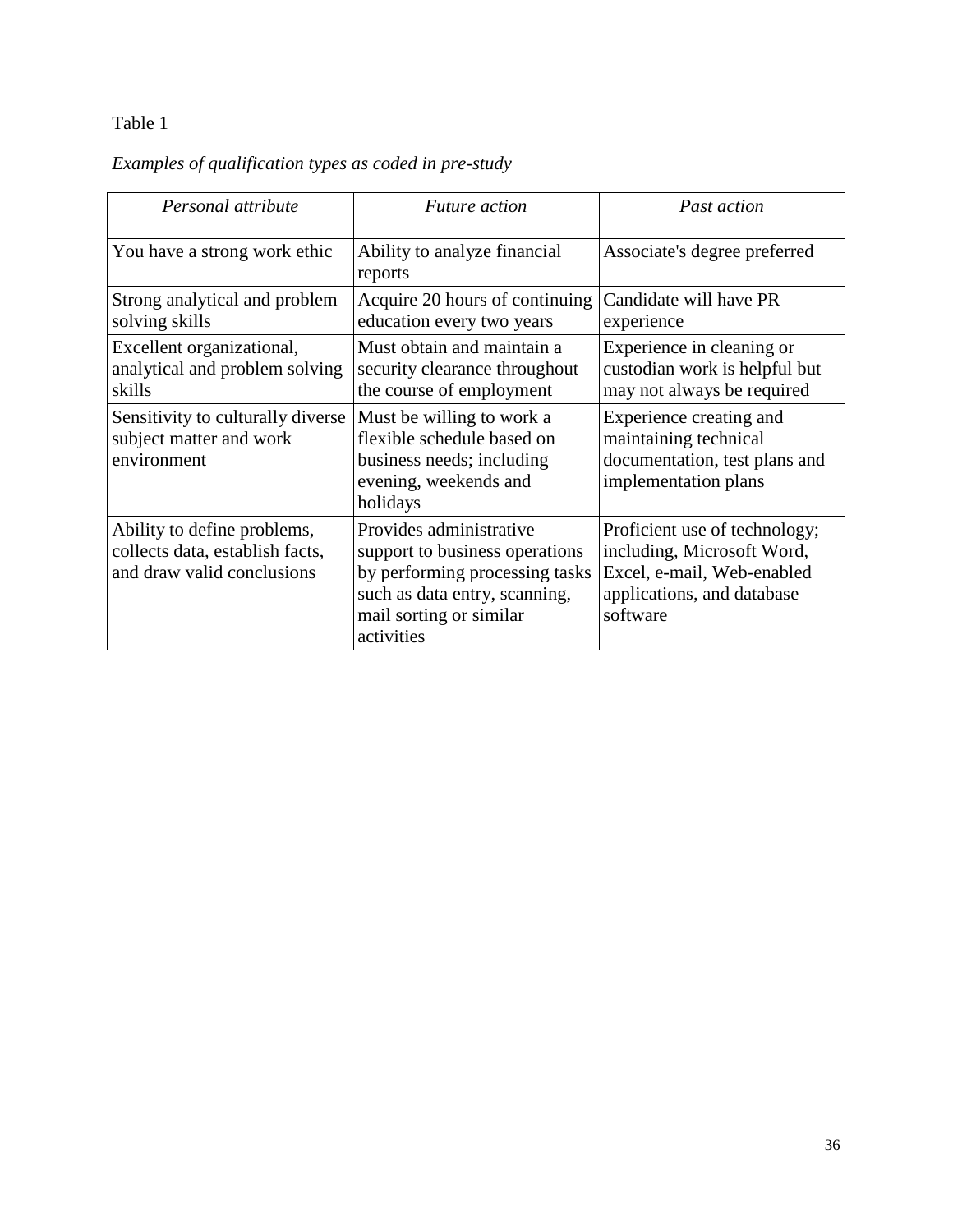#### Table 2

|                            | Deservingness | Deserved salary  | r                          |
|----------------------------|---------------|------------------|----------------------------|
|                            | M(SD)         | M(SD)            | ( <i>r</i> with ln salary) |
| Experiment 1 – Phase 1     | 4.84(1.56)    | \$34,630 (29457) | $.13**(.26***)$            |
| (participants)             |               |                  |                            |
| Attributes condition       | 5.46 (1.27)   | \$36,017 (33597) |                            |
| $(n = 149)$                |               |                  |                            |
| Future actions condition   | 4.85(1.54)    | \$37,482 (36184) |                            |
| $(n = 151)$                |               |                  |                            |
| Past actions condition     | 4.23(1.59)    | \$30,436 (12530) |                            |
| $(n = 152)$                |               |                  |                            |
| Experiment 1 – Phase 2     | 4.25(1.52)    | \$34,302 (17816) | $.35***(.24***)$           |
| (yoked observers)          |               |                  |                            |
| Attributes condition       | 4.68(1.56)    | \$37,661 (20497) |                            |
| $(n = 143)$                |               |                  |                            |
| Future actions condition   | 4.34(1.52)    | \$33,861 (17757) |                            |
| $(n = 147)$                |               |                  |                            |
| Past actions condition     | 3.77(1.36)    | \$31,533 (14392) |                            |
| $(n = 150)$                |               |                  |                            |
| <b>Experiment 2</b>        | 4.48 (1.70)   | \$47,256 (59437) | $.09**$ $(.42***)$         |
| Vague posting condition    | 4.86(1.61)    | \$45,337 (24600) |                            |
| $(n = 301)$                |               |                  |                            |
| Average posting condition  | 4.51(1.67)    | \$51,294 (93101) |                            |
| $(n = 302)$                |               |                  |                            |
| Specific posting condition | 4.07(1.73)    | \$45,132 (59437) |                            |
| $(n = 302)$                |               |                  |                            |

*Descriptive statistics for measures of entitlement beliefs in Experiment 1 and Experiment 2*

*Note.* In Experiment 1 – Phase 1, one participant in the attributes condition and one participant in the future actions condition did not respond to the measure of deservingness. Comparisons between conditions within Experiment 1—Phase 1 test H1 and H2; comparisons between Phase 1 and Phase 2 in Experiment 1 test H3. Salary values were log-transformed for analysis in both Experiments. \*\*  $p < .01$  \*\*\*  $p < .001$ .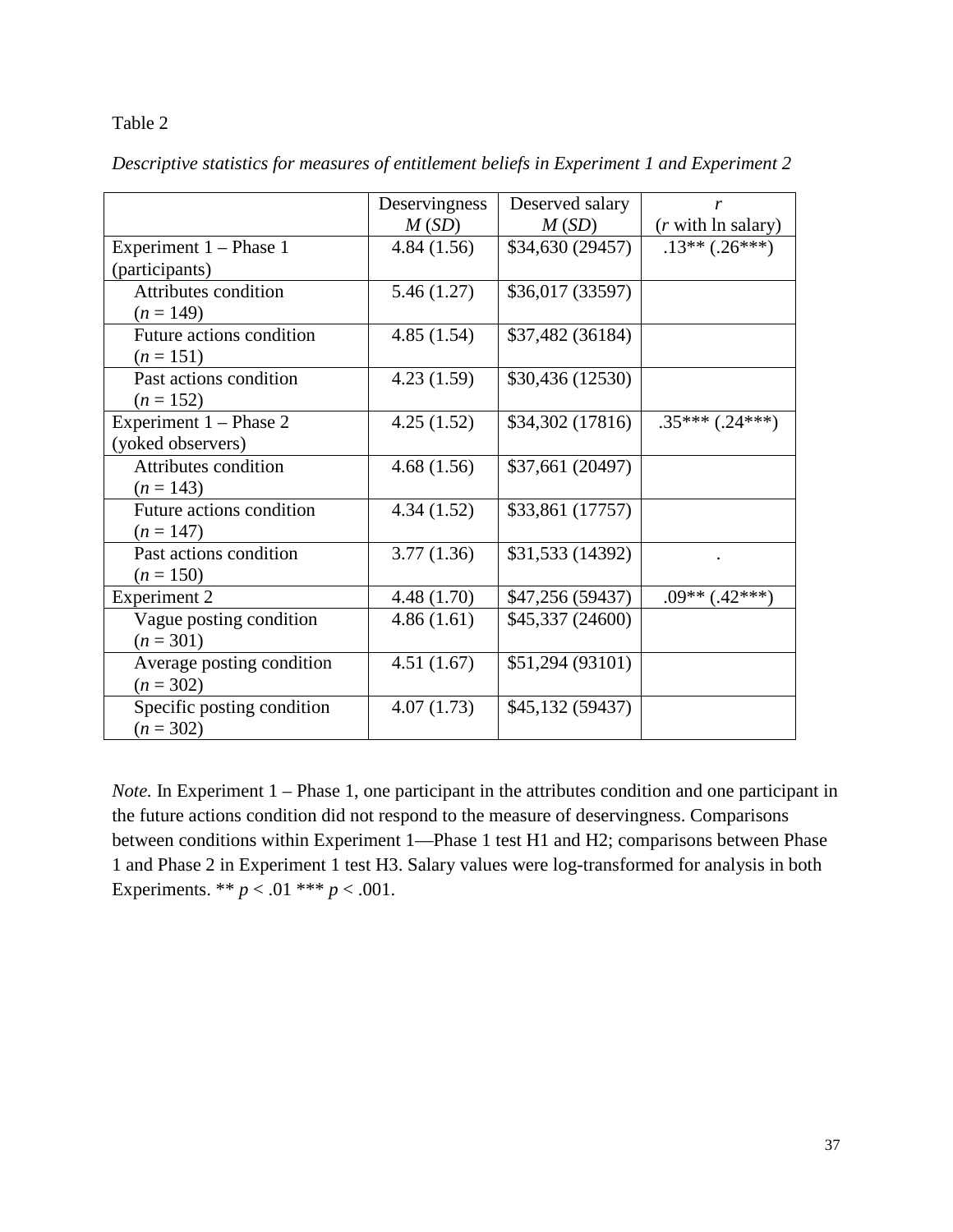

*Figure 1.* In Experiment 1, perceived deserving of job as judged by individuals themselves and by gender- and country-yoked observers (i.e. Phase 1 and Phase 2), as a function of the type of qualifications in a job posting to which the individual responded. Error bars represent  $\pm 1$  standard error.